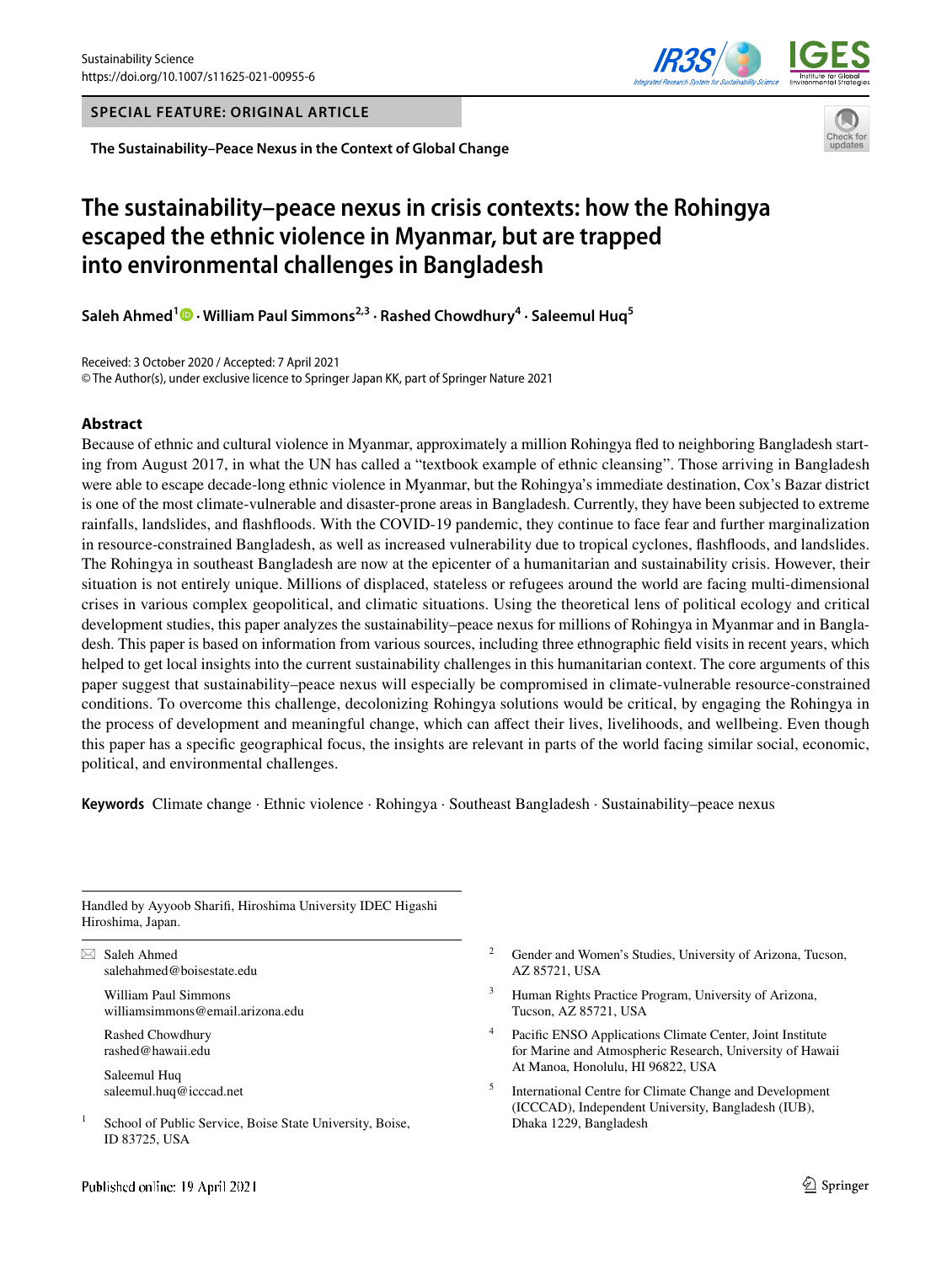People, poverty, and their environment are deeply interlinked (Stockholm Resilience Centre [2018\)](#page-11-0). However, these interlinkage or dependencies are often overlooked as the contributors of socio-political instability across regions (Downing [2020](#page-10-0)). For several decades, scholars have attempted to demonstrate the importance of integrating social, environmental, and economic dimensions into understanding sustainability (Berkes and Folke [1998](#page-10-1); Niesenbaum [2020](#page-11-1)). However, it is equally important to include "peace" into the discussion of sustainability, but peace often remains secondary to other political elements.

The contemporary dynamics of global change and geopolitics highlights the pressing needs for unpacking the potential interrelationships and interdependencies of sustainability and peace (Virji et al. [2019](#page-11-2)), as numerous regions across the world are not only exposed to various weather and climate-related challenges (IPCC [2018\)](#page-10-2), but also conficts and violence in diferent forms (Schleussner et al. [2016\)](#page-11-3). It is particularly important in the Global South, where people are struggling with limited resources under various climate-stressed conditions. For instance, decadeslong droughts have fueled mass-scale communal and ethnic confict and violence in some parts of Middle East, including Syria (Gleick 2019), in the Horn of Africa (Solomon, Birhane et al. 2018), and in the Sahel (Raleigh [2010\)](#page-11-4). Previous research has demonstrated that existing and increasing environmental stresses can directly or indirectly contribute to confict (Barnett and Adger [2007;](#page-10-3) Schleussner et al. [2016\)](#page-11-3) by undermining the opportunities of peace and security (Virji et al. [2019\)](#page-11-2). These environmental stresses usually contribute to conficts, violence, or animosity and mistrust under certain socio-economic, and political conditions (Abrahams [2019\)](#page-10-4) especially in climate-vulnerable low-income developing societies, where political and institutional structures are fragile enough to be vulnerable to confict and violence (Koubi [2019;](#page-10-5) Schleussner et al. [2016\)](#page-11-3). Therefore, peace is central to the local and global development processes. For example, in the United Nations Sustainable Development Goals (UN [2015a\)](#page-11-5), Goal 16: Peace, Justice and Strong Institutions directly talks about peace under the framework of sustainable development.

Conceptually, it is customary to distinguish between "negative peace" and "positive peace" (Galtung [1969](#page-10-6)). Negative peace is the absence of armed confict, and positive peace entails the establishment and restoration of harmonious relationships and creation of social systems that address the underlying causes of all forms of conficts and violence in a specifc location (Galtung [1969\)](#page-10-6). Positive peace contributes to building and sustaining peaceful communities (Amadei [2019\)](#page-10-7).

Most existing scholarship largely focuses on the nexus between climate and confict; however, fails to capture possible broader meanings of the sustainability–peace nexus (Virji et al. [2019](#page-11-2)). The sustainability–peace nexus needs to be informed by both negative and positive peace. Also, research needs to unpack diferent subcomponents of the nexus using various transformative and transdisciplinary approaches (Virji et al. [2019\)](#page-11-2).

Using the Rohingya refugee crisis as a case study, this paper analyzes the sustainability–peace nexus by focusing on both negative peace in Myanmar and attempts to create scenarios for positive peace in Bangladesh. Even though this paper has a geographical focus, insights are relevant to the larger discussion on sustainability–peace nexus in other parts of the world, where people and states are facing similar social, political, economic, and environmental challenges.

#### **Rohingya crisis in South and Southeast Asia**

The Rohingya—a predominantly Muslim ethnic minority with roots in Bengali culture—have lived in northern Rakhine State in largely Buddhist Myanmar for hundreds of years.<sup>[1](#page-1-0)</sup> However, over the last several decades, they have increasingly faced systematic and widespread ethnic and religious persecutions. Denied citizenship by Myanmar's government since 1982, the Rohingya are often labeled the largest stateless population on the planet (Cheung [2011](#page-10-8); United Nations Human Rights Council [2018](#page-11-6)). Their lack of legal citizenship in Myanmar stands as a marker for 'illegal' status, which has served to alienate them and contribute to both structural and cultural violence (Zawacki [2013](#page-12-0)). The Rohingya are deprived of many civil, political, economic, social, and cultural rights and face restrictions on free movement, education, assembly, and religion in their home country of Myanmar (United Nations Human Rights Council [2016,](#page-11-7) [2018](#page-11-6)). Also, there is a patchwork of laws on marriages and family size. Often, Rohingya Muslims have to obtain approval for marriage and only after the woman is photographed without a headscarf (or *Hijab*). In some areas in Myanmar, Rohingya are not allowed to have more than two babies and their babies are not registered with the government (Kashyap [2013](#page-10-9)). Living conditions have been substandard even compared to the rest of Rakhine state, the poorest or second poorest in Myanmar.

<span id="page-1-0"></span> $1$  There are 135 registered ethnicities in the country: the Bamar who are mostly Buddhist are the overwhelming majority. Rakhine state is made up of Buddhist Rakhine, Muslim Rohingya and Muslim Kaman. There are also about 20,000 Hindu that are not registered as a formal ethnicity.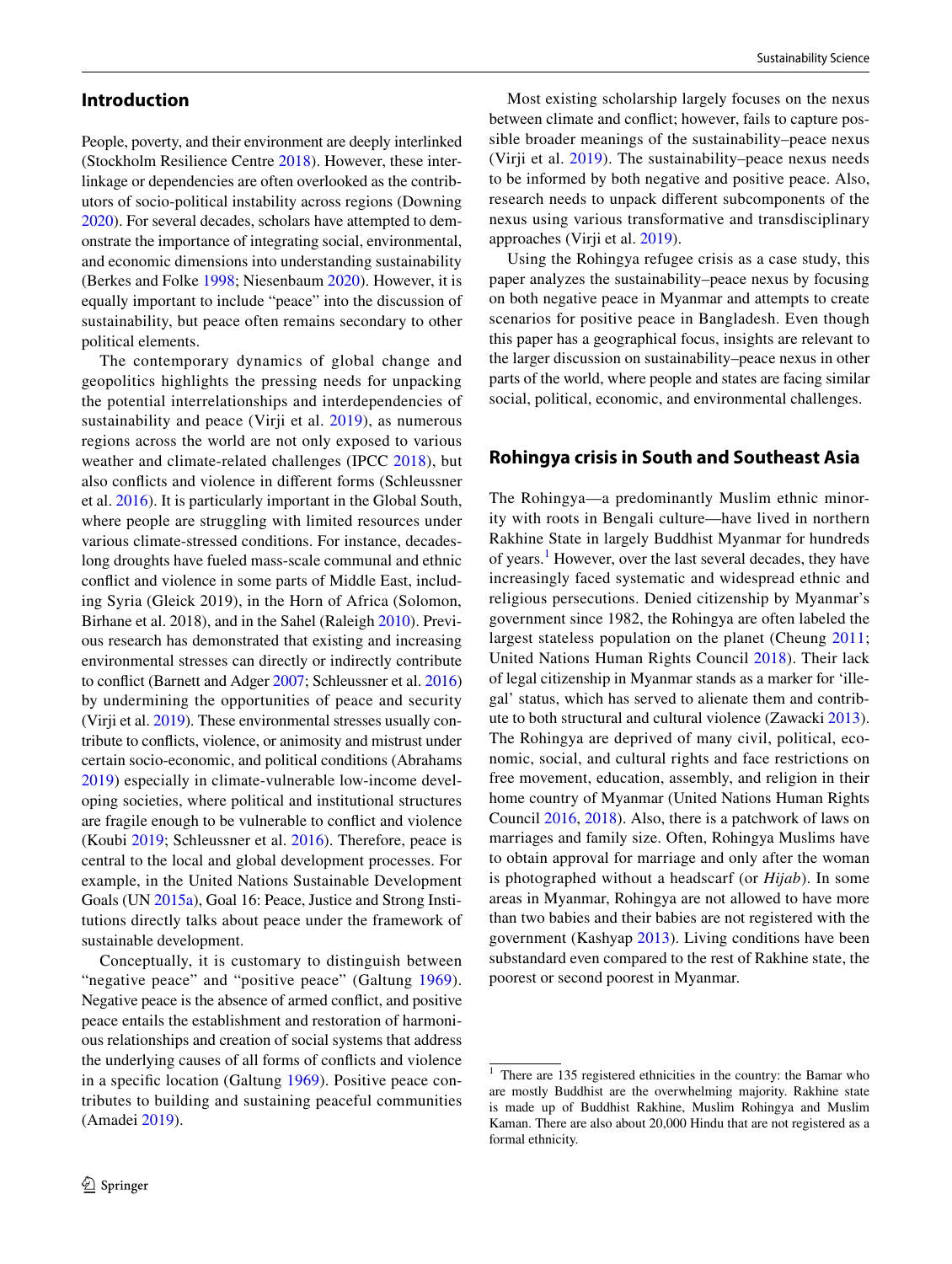<span id="page-2-0"></span>**Table 1** 2014 census contrasting Rakhine state with the national average (in %)

| Measure                                        | Rakhine | National | Comments          |
|------------------------------------------------|---------|----------|-------------------|
| Improved drinking water                        | 37.8    | 69.5     | Lowest in Myanmar |
| Improved sanitation                            | 31.8    | 74.3     |                   |
| Electricity access                             | 12.8    | 32.4     |                   |
| Mobile phone access                            | 15.8    | 35.9     |                   |
| Only thatch roofing                            | 72.5    | 35.1     |                   |
| Cooking with firewood                          | 88.9    | 69.2     |                   |
| No identity paper                              | 37.7    | 27.3     |                   |
| Mortality rate under<br>$5$ year (per $1000$ ) | 75      | 72       |                   |

Source: UoM ([2015\)](#page-11-8)

Prior to the current Rohingya exodus, Rakhine state was the home of 3.2 million people. Among them, less than 2 million were ethnic Rakhine, 1.1 million were Rohingyas, and the remainder were Burman, or from other minority groups, such as Mro, Chin, Daignet, Kaman, and Hindu (UoM [2015\)](#page-11-8). Rakhine state is one of the least developed states in Myanmar, which was clearly refected by the 2014 census (Table [1\)](#page-2-0).

Many in Rakhine state including most Rohingya are landless. The poverty likelihood in Maungdaw District, the largest in Rakhine Province and with predominate Rohingya population, was more than double the national average and the highest in Myanmar. The estimated poverty probability among the local is approximately 62%. And at the same time, 19% of local households were "food poor" and struggle to have basic human needs (WFP [2017\)](#page-12-1). Rohingyas often lack safe drinking water and their sanitation conditions are substandard with open defecation common in many areas. Medical facilities are meagre and substandard and few roads connect Rakhine to the rest of the country (United Nations Human Rights Council [2016,](#page-11-7) [2018\)](#page-11-6).

The Rohingya are branded (cauterized—see Simmons [2011](#page-11-9)) as inferior by not being labeled as Rohingya by the government. Instead, they are called 'Bengalis' or sometimes 'illegal Bengalis,' a term denoting their alleged foreign status. They are deemed not to be '*Taingyintha*' (natives of the soil) and their claims to have been living in the Burmese area since the eighth or ninth century are discounted by Burmese (modern day Myanmar) who claim they only came to the area from Bangladesh during colonial British rule in the nineteenth and twentieth centuries as laborers that usurped the position of local Buddhists (United Nations Human Rights Council [2016\)](#page-11-7). Rohingya for years have been displaced from local villages into displacement camps, often at the urging of local residents and businesses who then appropriate their lands. Except for a brief period of reform in 2010, Rohingya have not been allowed to vote or run for national office (United Nations Human Rights Council [2016](#page-11-7)).

The Rohingya are the "ultimate other" for the Myanmar/ Burmese majority: they look diferent, talk diferently, pray diferently, and come from a diferent place. As such there is little sympathy for them by most Burmese with public opinion solidly anti-Rohingya. Even peace activists and human rights activists who supported Aung San Suu Kyi, do not support the Rohingya (United Nations Human Rights Council [2016\)](#page-11-7).

Anti-Muslim violence occurred in Myanmar in 1930 and 1938 as well as several times between 1990 and 2001. In 1978 and again in 1991–1992 approximately 250,000 Rohingya fed to Bangladesh because of rising persecution and violence, but then were repatriated after pressure on the Burmese government from the international community as well as deteriorating conditions in the refugee camps in Cox's Bazar, which is the district in southeast Bangladesh near the Myanmar-Bangladesh border. The violence worsened in 2012 with the Burmese army helped by local Buddhist militias attacking Rohingya villages killing hundreds and forcing many to fee to internally displacement camps or into neighboring Bangladesh (International Crisis Group [2019](#page-10-10)). Tensions based on socio-ethnic diferences between Buddhist and Muslim communities in Rakhine State escalated dramatically in August 2017 when a group of Rohingya militants, calling themselves the Arakan Rohingya Salvation Army (ARSA) attacked Myanmar military and police outposts, killing 12 members of the armed forces. In response, the Myanmar military launched a brutal attack on Rohingya villages, targeting civilians and burning down more than 2,600 houses of suspected "violent attackers" causing nearly a million people to fee across the border to neighboring Bangladesh (United Nations Human Rights Council [2018](#page-11-6)). UN High Commissioner for Human Rights, Zeid Ra'ad al-Hussein, described this atrocity as a "…textbook example of ethnic cleansing" (UN [2017\)](#page-11-10).

Desperate to flee Myanmar, Rohingyas built flimsy rafts from whatever materials they could fnd to cross the Naf River, bordering Myanmar and Bangladesh. Hundreds of refugees drowned in their attempts to cross the river (Ahmed and Alam [2017\)](#page-10-11). Others walked for days through dense forests and hills and mountainous terrains to reach safety in Bangladesh, including pregnant women, children, the sick, and the elderly (Larmer [2017\)](#page-10-12). Thousands crossed into Bangladesh regularly, braving dangerous voyages through jungle and mountain passes in the Mayu mountain range (Lewis [2017](#page-11-11)). One estimate suggests that almost 100,000 people crossed into Bangladesh in one day (Bandur [2018](#page-10-13)). In total, over 911,000 individuals have fed to Cox's Bazar district (ISCG [2019](#page-10-14)). According to the United Nations, the Rohingya crisis is among the largest and fastest-growing humanitarian emergencies in decades. The vast majority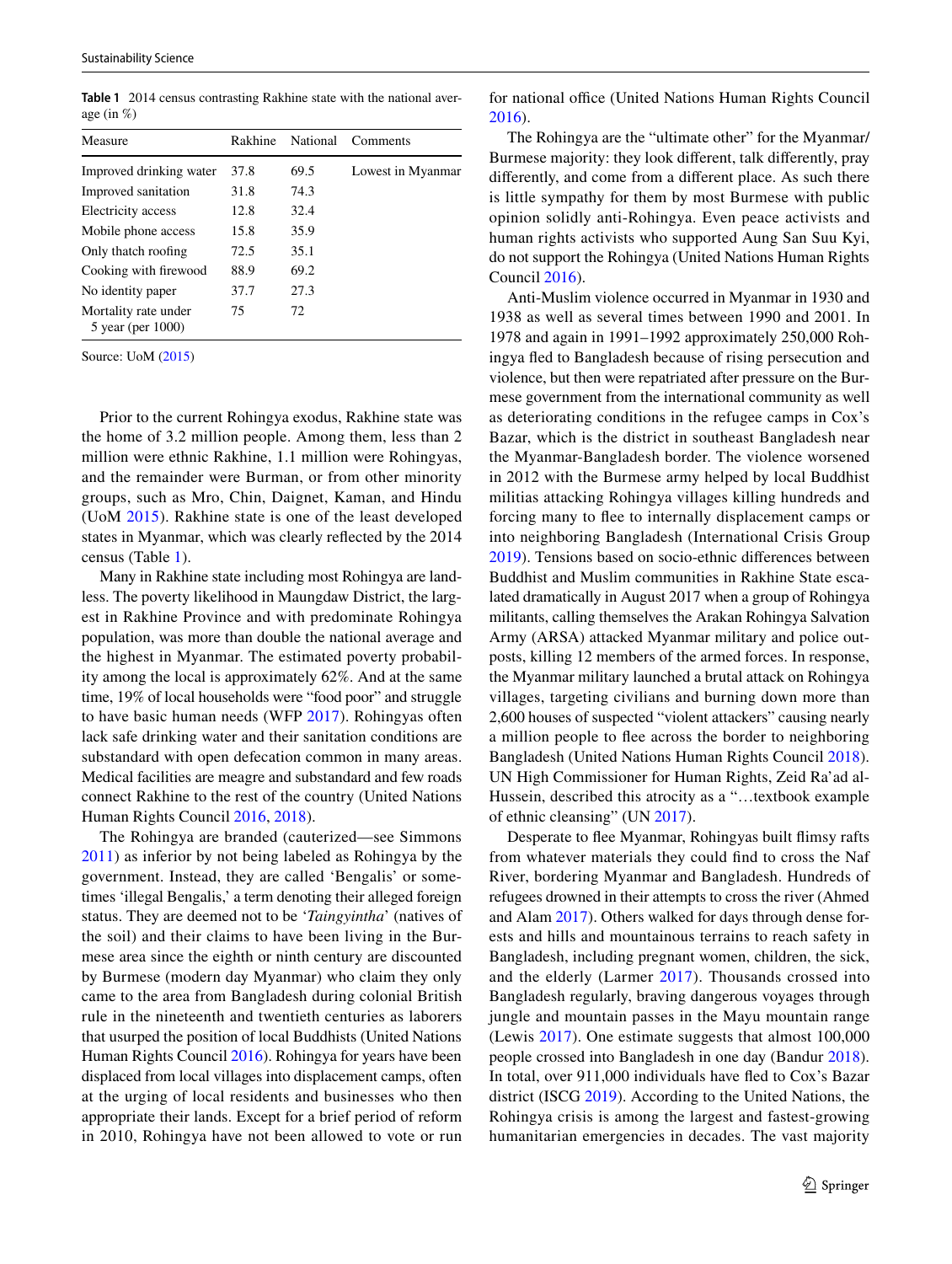of those reaching Bangladesh are women and children, and more than 55 percent are under age 18 (UNHCR [2019](#page-11-12)).

Unfortunately, Rohingya are also victims of regional geopolitics and such factors will play a signifcant role in any potential repatriation. China and India have signifcant economic interests and investments in Myanmar (Ware and Laoutides [2018](#page-12-2)). Particularly, Rakhine State in Myanmar is crucial to economic development plans of both China (the Belt and Road Initiative) and India (the Act East Policy) (Taufq [2019\)](#page-11-13). These neoliberal development solutions are often criticized for not beneftting the local communities and being pursued in unsustainable ways. These development interventions directly or indirectly blamed for Myanmar's response to vacate large swaths of Rohingya lands for industrial development and foreign investments.

# **Confuence of climate crisis and ethnic tensions**

Rakhine State is a coastal low-laying region susceptible to cyclones, foods, landslides, and saltwater intrusion (UN [2015b\)](#page-11-14). The majority of Rohingya that come to Bangladesh since August 2017 are mostly from either Maungdaw or Buthidaung Township in Northern Rakhine State. Most of the people in the Maungdaw Township dwell in various villages along or near the riverbanks or coastline near Myanmar-Bangladesh border (The Asia Foundation [2020](#page-11-15)). This region experiences major cyclones on average once every three years, and regularly experiences landslides, fash floods, and heavy monsoons.

Cyclones Giri in 2010 and Komen in 2015 both had direct hits on Rakhine state and devastated most of the coastal regions including the capital city of Sitwe (Rochanakorn [2015;](#page-11-16) UN OCHA [2013](#page-11-17)). In the aftermath of Giri the crucial port city of Kyaukphyu was covered in about 5 feet of water and it has been reported that every building was either destroyed or signifcantly damaged. Numerous coastal villages were completely destroyed and many were severely damaged. Approximately, 15,000 homes were destroyed in Rakhine State. The Red Cross estimation however shows that approximately 1.1 million people were afected by the storm and about 100,000 people were left homeless. Electrical power was wiped out in urban areas and was not fxed for a considerable period of time. Giri, which hit during harvest time, along with subsequent flooding and rain from a worse than normal monsoon season destroyed 1.7 million tons of rice in the State. Also, the heavy precipitation led to a particularly bad malaria season which afected the most vulnerable members of the population (Bandur [2018](#page-10-13)). These climate shocks interacted with signifcant economic and social crises already occurring in the state and destroyed marginal livelihoods of thousands of local Rohingya. Also, the ethnic violence in 2012 could be traced directly to the impacts of Cyclone Giri.

Controversy developed in the immediate aftermath of Cyclone Giri as local residents and the international community complained that the Burmese government did not provide adequate disaster warning to the regions. Later it was found that the government had evacuated much of the cities of Sitwe and Kyaukphyu, but resentment lingered especially among residents in other communities. This resentment led to a number of conspiracy theories about the government and a general sense that Rakhine Buddhists would have to take care of themselves in the future. Local politicians adopted strongly pro-Buddhist stances and local Buddhist militias grew in numbers and ultimately played a signifcant role in the events of 2017.

Cyclone Komen in 2015 was generally a weaker storm. Since it was a slow-moving cyclone, Komen brought tremendous amount of torrential rain and fooding to the region. It destroyed over 500,000 homes and destroyed huge areas of crops. It particularly afected the Rohingya population as many were still displaced by Cyclone Giri and previous ethnic violence. Many of the internally displaced camps had to be forcefully evacuated by the military as the Rohingya were reluctant to leave as they did not trust the authorities. Ultimately most left the camps, which were destroyed by the storm. This necessitated the hasty building of new camps for internally displaced peoples. These climatic events led to increased social and economic pressures in Rakhine State as well as an increase in military presence in the area. To give a sense of how Cyclone Komen afected the region, consider the fact that Rakhine State actually had a relatively low out-migration rate before the cyclone, but by 2016, even before the ethnic cleansing, approximately 10,000 people were leaving the state each month.

# **The multifaceted nature of current sustainability challenges**

Rapid population infux because of any forms of forced migration can cause cyclical and chronic environmental damage that can be difficult to manage or contain. The impacts of refugees on their environment attest to their desperation and need, and the Rohingya refugee crisis is no exception. Currently, the Rohingya are entangled (as both cause and victim) in multifaceted and severe sustainability challenges. Sudden infux of almost a million Rohingya caused severe deforestation in southeast Bangladesh. Eventually, this scale of environmental destruction has increased Rohingya's exposure to disasters, such as fashfoods, and landslides.

Usually, southeast Bangladesh experience severe monsoons each year. Also, the region falls on the path of tropical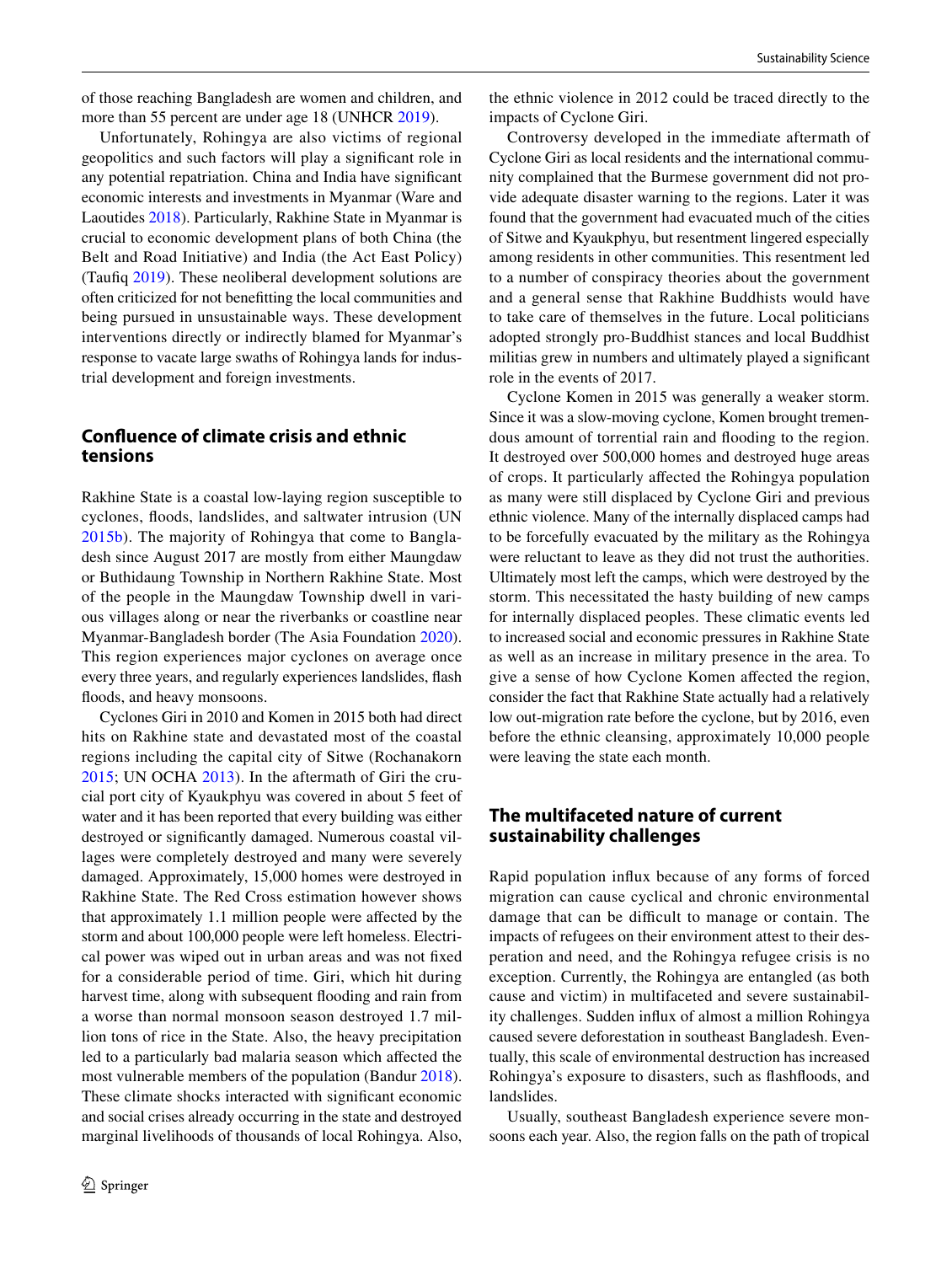<span id="page-4-0"></span>**Fig. 1** Rohingya Camp (Kutupalong, Cox's Bazar, Bangladesh)



cyclones that originate in the Bay of Bengal. It is now apparent that even though the Rohingya could escape the ethnic violence in Myanmar, they are now facing various environmental hazards in Bangladesh. The sustainability challenges became more complicated and complex, since the entire refugee camp have exposed to the on-going global pandemic. Further details are as follows:

# **Deforestation and habitat loss in southeastern Bangladesh**

Deforestation and loss of natural habitat in the refugee receiving area are mostly the result of needing to build impromptu housing and shelter as well as for cooking fres (Huq [2018](#page-10-15)). The damage and scale of deforestation in the southeast border of Bangladesh is quite significant (Fig. [1](#page-4-0)).

Deforestation can cause a plethora of negative efects. These include the furthering of adverse environmental impacts, including a decrease in resource availability and diminished habitats for local plants and animal species. Each of those consequences has cyclical impacts that feed into one another and perpetuate further negative outcomes. In the case of habitat loss, plant and animal species are forced to adapt to new environmental factors or be lost. Deforestation also increases soil erosion and landslides (Biswas and Tortajada [1996\)](#page-10-16). As a result, both native species and the local populations are greatly affected by deforestation. Of course, this can, as it has in the Rohingya situation, exacerbate tensions between the local host and Rohingya communities (UNDP [2018\)](#page-11-18).

Prior to the large exodus of Rohingya, the region near Myanmar-Bangladesh border in Cox's Bazar district was largely forested with only some cultivable land. In a oneyear period between December 2016 and December 2017, the land occupied by refugee settlements in Kutupalong extended from 146 to 1365 hectares, with a total astounding growth rate of 835 percent (Hassan et al. [2018](#page-10-17)).

Deforestation has also impacted local residents, who depended on local forest resources for their livelihoods. By continuing to take resources from the land and not giving the environment time to replenish, numerous long-term impacts can negatively afect Rohingya as well as the host communities.

As deforestation increases, the regularity and number of hazardous situations also increases. The removal of groundcover, such as low-growing grasses and various shrubs, combined with the extensive harvesting of wood from these areas, leads to extensive soil erosion (UN Environment Programme [2018](#page-11-19)). It is especially the removal of topsoil, which in turn creates less fertile, viable soil for growing crops and re-growing trees and forest groundcover (Hassan [2018](#page-10-17)). In the region, the efects of deforestation are much worse during the monsoons season. Every year, starting around May and lasting until September, the Rohingya camps of Cox's Bazar in Bangladesh brace for the impact of monsoon season. Annual average rainfall in Cox's Bazar is 3770 mm (UNDP [2018](#page-11-18)), which is the second highest in the country. This rainfall causes large-scale fashfoods and landslides.

The threat from monsoons is compounded in the camps with a high number of people packed into confned shelters that are poorly outftted against severe weather. Cox's Bazar is particularly vulnerable due to its location along the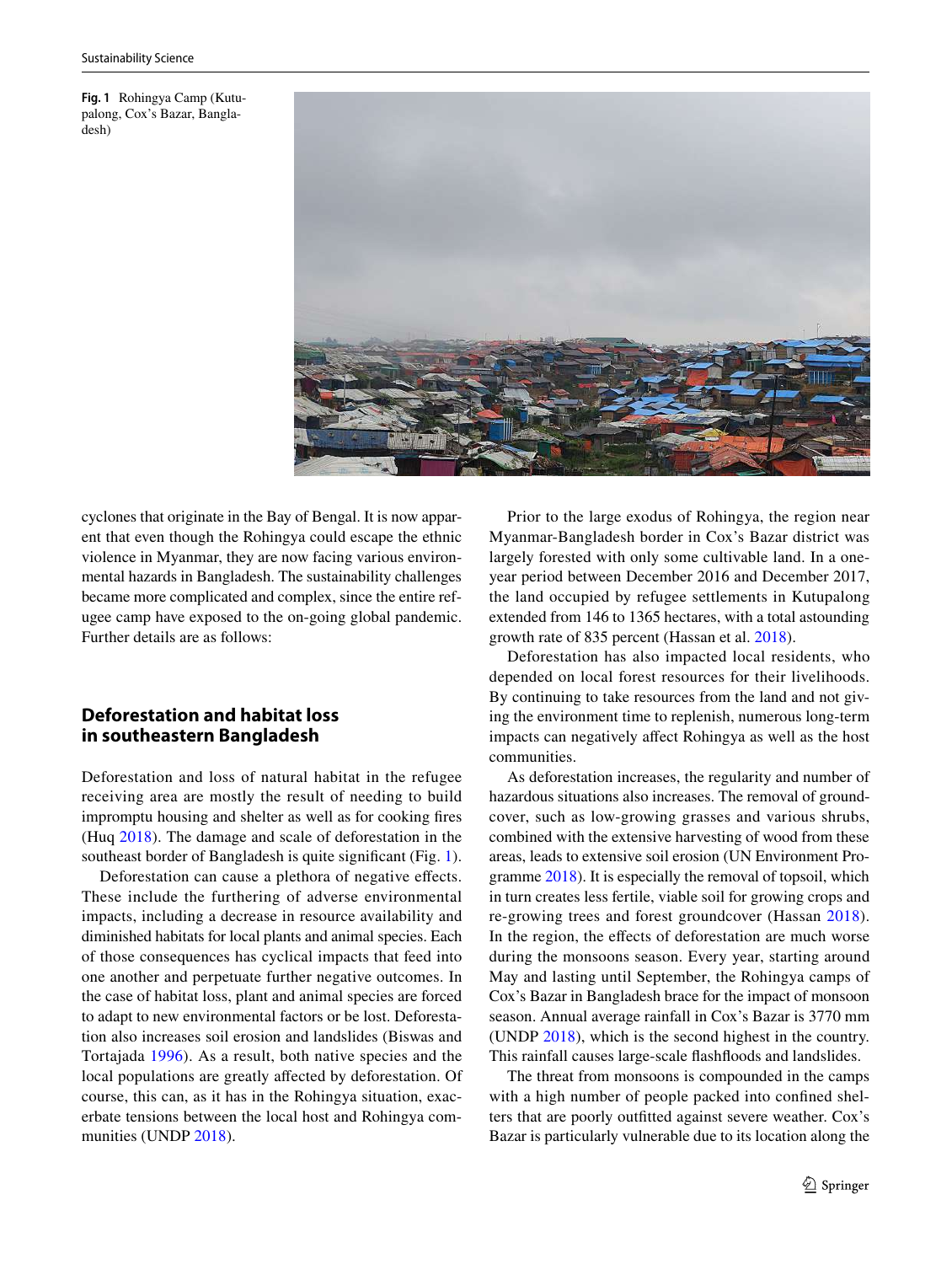low-lying coast of Bangladesh, which is highly susceptible to cyclones and storm surges (ACAPS [2018](#page-10-18)). The potential for damage in the camps has been made higher due to the cutting away of trees and hillsides to make room for shelters. This has produced an area both geographically vulnerable to monsoons and built with an increased risk of landslides, flash floods and mortality (UNDP [2018\)](#page-11-18).

The heavy rain, wind, and violent storms has led to landslides, and fashfoods and regularly destroy thousands of temporary makeshift homes. In just one week in 2019 monsoon-related events afected more than 28,000 Rohingya. And in the entire monsoon season more than 80,000 Rohingya were directly afected and almost 17,000 of them were temporarily displaced (ISCG [2019](#page-10-14)).

With the high risk of damage from severe weather and with the higher potential for fashfoods and landslides, there is an inherent risk of water pollution, water-borne diseases, and transportation blockages during and following severe weather events. The Rohingya already face limited access to medical care and resources, and increases in illnesses can put further strain on transportation for emergency aid.

Also, human-elephant conficts are increasingly common in the area. Prior to the massive infux of Rohingya in 2017, the Kutupalong camp was designated for the habitat of endangered Bangladeshi Asian elephant (UN Environment Programme [2018\)](#page-11-19). There have been eleven deaths and numerous injuries among the Rohingya because of their encounters with local wild elephants. However, in the past two years several groups in the camps have created lookout towers to warn of elephants approaching and a system of noises to dissuade elephants from crossing through inhabited areas. Plans are even underway to create a wide path through the camps to restore the elephants' traditional migratory paths.

# **Inter‑annual climate variability in the area**

The climate in Bangladesh is highly sensitive to inter-annual climate variability and change driven by El Niño–Southern Oscillation (ENSO). ENSO is an irregularly periodic variation in winds and sea surface temperatures over the tropical eastern Pacifc Ocean, afecting the climate of much of the tropics and subtropics. In short, the warming phase of the sea temperature is known as El Niño and the cooling phase as La Niña. Previous studies by Chowdhury [\(2003\)](#page-10-19) showed that the climate in Bangladesh—despite weak quantitative correspondence between the strength of ENSO and the rainfall anomaly—has a particularly strong relation with the Southern Oscillation Index (SOI) extremes: negative SOIs (El Niño) for dry, and positive SOIs (La Niña) for wet. Therefore, El Niño brings drought or drier than normal weather (e.g., 1983, 1997, and 2015) while La Niña brings floods or wetter than normal weather (e.g., 1988, 1998, and 2017) for Bangladesh.

Droughts during an El Niño year may be interrupted by devastating cyclones, as occurred on April 29–30, 1991, which killed 150,000 people. The recent tropical cyclone Fani (May 3, 2019), which was the strongest storm in 20 years to make landfall in India, is also another example. Drought conditions can also lead to devastating forest and grassland fres on barren areas, which threaten biodiversity, wildlife, and livelihoods. There is also evidence that drought or El Niño is associated with a heightened risk of certain vector-borne diseases (e.g., mosquito-born, water-borne, and rodent-borne) in Bangladesh. This is particularly true for malaria, but associations are also suggested with respect to epidemics of other mosquito-borne and rodent-borne diseases that can be triggered by El Niño weather conditions. It has already been reported in national dailies that, with the arrival of summer in 2019, the number of diarrhea patients in and around the capital Dhaka has gone up steeply. While this rise in diarrhea cases can be attributed to consumption of unsafe water and food, the on-going El Niño, which caused higher temperatures during the summer, is partly responsible for this disease outbreak.

The greatest El Niño-related threat to trees and forests is that of fre. Forest fres in the landscape of Bangladesh, particularly the barren hills in Cox's Bazar, are common, even without El Niño. The fres afect climate and the smoke causes serious harm to peoples' health especially potentially life-threatening respiratory problems. For instance, in 2019 a fre gutted 30 houses and a mosque in Cox's Bazar's Kutupalong Rohingya camp. Two Rohingyas were injured while trying to douse the fre. Luckily no major damage was reported due to the fre, but the Rohingya Camp in Cox's Bazar is particularly fre sensitive during any El Niño year. ENSO can also further complicate the Rohingya Crisis by increasing security issues in the country. Drought caused by El Niño may lead to local scarcity and increased resource competition, especially over freshwater. Despite some dissenting views, the emerging consensus is that water scarcity is signifcantly correlated with armed confict around the globe. $<sup>2</sup>$  $<sup>2</sup>$  $<sup>2</sup>$ </sup>

<span id="page-5-0"></span><sup>2</sup> For instance, civil conficts in the tropics double during warm or dry or drought (El Niño) years relative to normal or cold or food (La Ninã) years. While historians have argued that El Niño (and La Ninã) may have driven global patterns of civil confict in the distant past, there are studies (Solomon et al. 2011 and references) directly associated planetary-scale climate changes with global patterns of civil confict. This result, which indicated that El Niño (and La Ninã) may have had a role in 21% of all civil conficts since 1950, is the frst demonstration that the stability of modern societies is strongly related to the global climate. There are also recent studies that show links between El Niño-related drought and recent confict in Syria (Kelley et al. 2015). Severe droughts can cause displacement and potentially confict, particularly in agrarian societies in Syria which is strongly dependent on rainfall. Bangladesh also had serious civil conficts and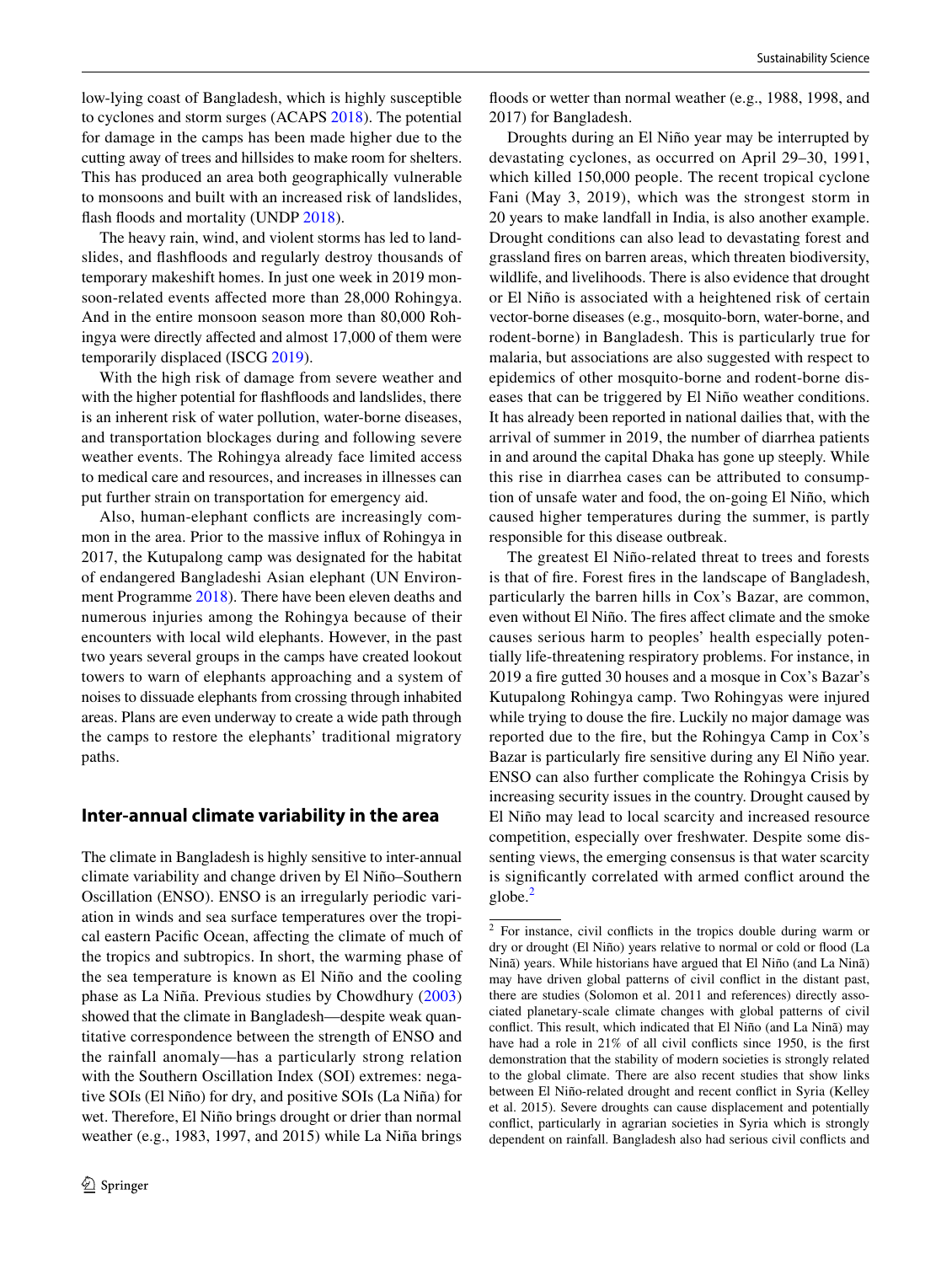Chances of conficts can be heightened, since the Rohingya in southeast Bangladesh are at imminent risk of El Niño-related drought or La Niña-related fooding now or anytime in the foreseeable future. Their hand-built tarpaulin and bamboo shelters are threatened by strong winds and cyclones, and heavy rainfall during the monsoon season. These ENSO-related droughts, fires, cyclones, and flooding can cause displacement, dissatisfaction, and, potentially, confict, particularly in the barren hills of Cox's Bazar where the Rohingyas are strongly dependent on water and most susceptible to landslides and other adverse events.

## **The global pandemic has complicated the overall scenario**

The presence of the COVID-19 pandemic has exacerbated the daily struggle in Rohingya camps as testing has proved to be a challenge (UNHCR [2020\)](#page-11-20). Here, physical distancing is nearly impossible, since the population density in Rohingya camps is astronomically high (Alam [2020\)](#page-10-20). On average, it is 40,000 inhabitants per square kilometers, while in some places, it is over 70,000 (Assessment Capacities Project [2020](#page-10-21)). In addition, there is a major lack of awareness about COVID among Rohingya (Ahmed [2020\)](#page-10-22).

Currently, fewer humanitarian workers are on the ground to provide services to refugee populations (Spoerri et al. [2020](#page-11-21)). These conditions have exacerbated the pre-existing acute shortage of health facilities in refugee camps. In the refugee camps in Bangladesh, on average, four to fve Rohingya (including children) stay in a single temporary makeshift room which is often made of tarpaulin sheets and bamboo sticks (Ahmed [2020](#page-10-22)). Their floors, where they sleep on plastic clothes or papers, are usually muddy in the rainy season (Islam and Nuzhath [2018](#page-10-23)). In such conditions, the COVID-19 pandemic or any other public health crises can have a far-reaching impact (PQMD [2020\)](#page-11-22). In refugee contexts, a high-scale outbreak is possible even with low rates of transmission (Truelove et al. [2020](#page-11-23)). Therefore, any unequal response to the COVID-19 situation at refugee camps may bring unimaginable causalities and can put the health of both the refugees and host communities at stake.

In response, the UNHCR and the Bangladeshi government have taken extreme steps to stop or delay transmission of the disease in the camps. Most notably, entrance into the camps has been forbidden for all organizations except those providing essential services. These initiatives have also limited the movement of refugees outside of the camps.

Footnote 2 (continued)

However, these measures have put an almost complete halt to organizations doing educational programming, as well as gender-based violence training and peacebuilding initiatives. Even though some of these initiatives are gradually recommencing after a pause during the peak of the pandemic, lack of opportunities and services have further isolated the Rohingya from the host communities, which will probably lead to increased distrust, suspicion, or hate between the two groups.

The long-term impacts of COVID-19 are still evolving (Lichfeld [2020\)](#page-11-24). During this pandemic, people have experienced dysfunctional health systems and inefficient government responses (Okoi and Bwawa [2020](#page-11-25); Shammi, Bodrud-Doza, Islam, & Rahman, [2020](#page-11-26)). However, the world has limited knowledge on the potential risks and impacts of the global pandemic on the refugees and displaced populations (Sen [2020](#page-11-27)). These populations often are forced to live with very limited resources in densely populated situations provided by either the host countries or the international aid and humanitarian agencies (Efrat [2006](#page-10-24); Lau, Samari, Moresky, Casey, Kachur, Roberts, & Zard, [2020\)](#page-10-25). Therefore, it is not surprising that refugees like Rohingya in Bangladesh will likely be victims of further marginalization, exploitation, hate crimes, and xenophobia during and after the COVID-19 pandemic (Abrar [2020](#page-10-26)).

# **Sustainability–peace nexus in Rohingya context**

Solutions to the Rohingya crisis are usually envisioned in macro-terms with what we believe has been an overemphasis on those solutions grounded in state-centric, neoliberal, and accountability paradigms. While economic development and accountability are important steps, it must be kept in mind that neither will greatly improve the situation on the ground for the average Rohingya in Cox's Bazar.

Solutions offered to the crisis as well as to impending climate change in the region have overwhelmingly been rooted in state-centric paradigms. First of all, the crisis has been navigated from its beginning as a political tug of war between Myanmar and Bangladesh. Of course, each country has its own interests, which only aligned briefy with the interests of the Rohingya. For example, the government of Bangladesh used the crisis to build popular national and international supports initially as a symbolic form of hospitality to fellow Muslims.

And since China has signifcant geopolitical and economic interests in the region, it has taken an active but cautionary mediating role in negotiations. However, the Chinese or Indian response did not help either Bangladesh or Rohingya in the efforts for Rohingya repatriation. During the 48th meeting of the 75th United Nations General

political unrest during the El Niño years in 1970–1972, 1982–1983, 1991, and 2013–2014.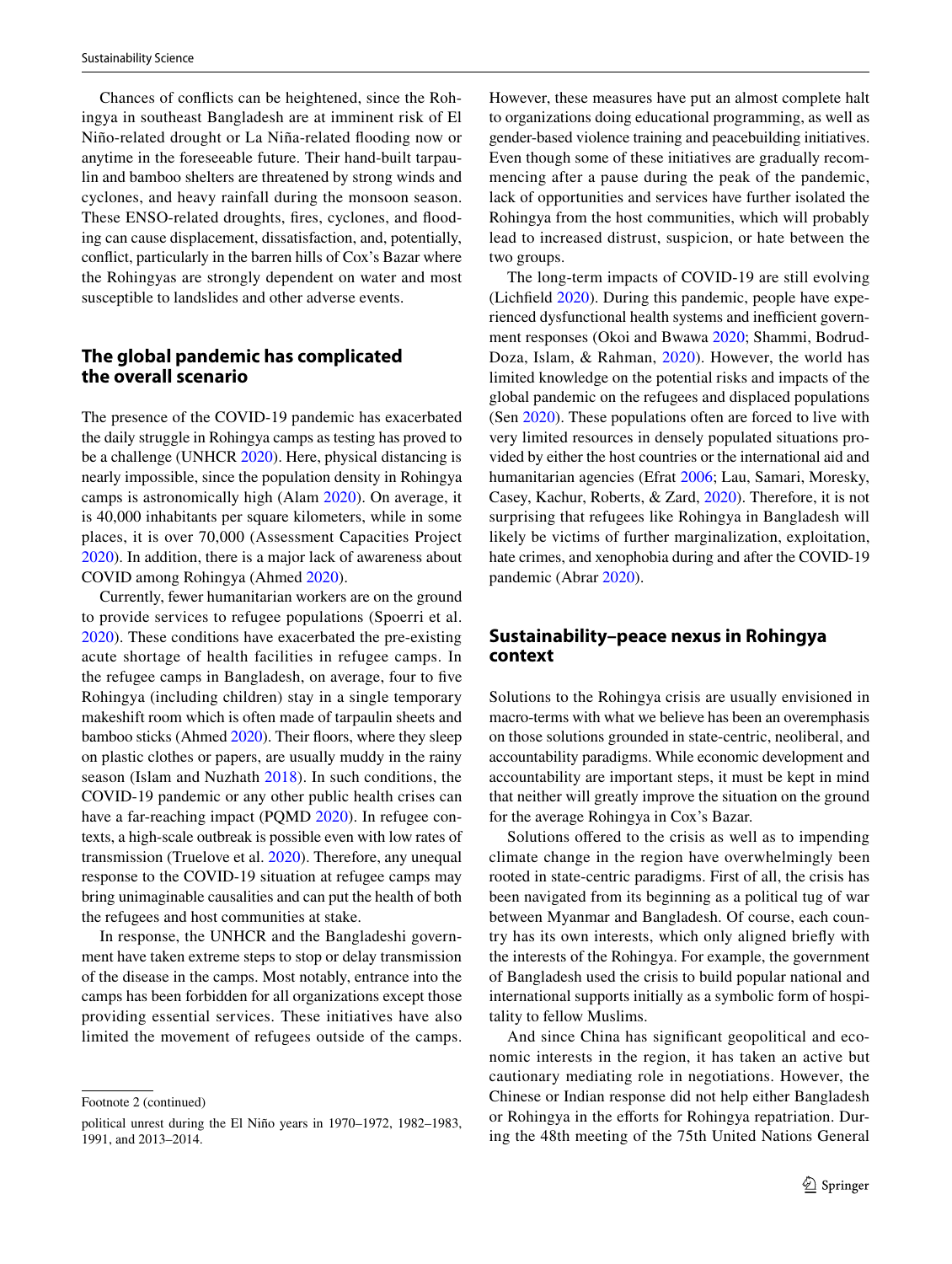Assembly session, a proposal (A/C.3/75/L.34) regarding the Rohingya issue and other human rights situations in Myanmar were considered. China and Russia took stance in favor of Myanmar, while India abstained from voting (The Daily Star [2020;](#page-10-26) UNGA [2020\)](#page-11-28).

With the interests of each country outweighing their interests in the Rohingya, it is hard to imagine a sustainable solution arising at that macro-level. Each country in the region is focused on pursuing economic development especially by courting larger economic powers and attempting to open up trade routes for resources and goods. For example, Bangladesh is struggling to provide support and services to almost a million Rohingya, albeit with the help of various UN and other humanitarian organizations. The Bangladesh government might explore options for demanding fnancial compensation from Myanmar, since the Rohingya crisis created gigantic social and environmental burdens on Bangladesh (Hammer and Ahmed [2020](#page-10-22)).

Similarly, attempts to ameliorate climate change in the Bay of Bengal area sufer from the same state-centered ethos. Countries in the region, when they do discuss climate change, push almost solely on burden sharing from countries that have contributed more to climate change such as India and China, but they cannot push too hard on these countries as they depend on them for economic development or for other political alignments. Some scholars and UN personnel have proposed sub-regional solutions to climate change, for instance, by creating a Bay of Bengal coalition of countries or by having ASEAN play an active role in climate change or humanitarianism crises (Chaturvedi and Sakhuja [2015](#page-10-27)). However, in both cases, these efforts will be stymied by state sovereignty and national interests. We fear that any initiative that gives more responsibility to states also further enhances state power and autonomy, thus increasing their power over ethnic minorities such as the Rohingya. Instead, we propose that more emphasis should be placed on local actions and empowerment of the Rohingya and other afected communities, more particularly, by decolonizing Rohingya solutions.

#### **Decolonizing Rohingya solutions**

Here, we follow recent scholarship on decolonization that calls for "minority groups [to] create alternatives to liberal institutions embodied by the states" (Álvarez and Coolsaet [2018\)](#page-10-28). Such decolonization should be the foundation for positive peace among the Rohingya and should be supplemented by the local knowledge of the host communities in Bangladesh for bringing about signifcant improvements in the sustainability–peace nexus in the region.

The roots of the Rohingya crisis are grounded in the "Othering of the Rohingya", something that is done in varying degrees by all governments in the region. Without some forms of subjectifcation, where the Rohingya are able to claim their rights to identify themselves and their rights (Simmons [2011,](#page-11-9) chapter 5), they will continue to be branded as inferior by dominant classes, particularly, by the local Buddhist majority in Rakhine State. However, considering this cauterization has been taking place for decades and there are very few natural allies in the region, we are not sanguine about a reversal of this Othering process any time soon. Such local activism could bring about empowerment and improve socio-economic conditions.

In Myanmar, Rohingya have been stateless for almost four decades and this disempowerment has exacerbated all sorts of issues among the Rohingya including gender-based violence, segregation of women, and potentials for extremism. Local activism though could reverse trends among international actors that have been making decisions on behalf of the Rohingya with little input from them, including decisions about repatriation, relocation, and bringing of a case to the ICC.

The frst step in this decolonization should happen by privileging local knowledge held by the Rohingya, which is the cornerstone of locally relevant sustainability and peacebuilding measures. Currently, Rohingya are seen by the vast majority of the humanitarian aid and human rights communities as victims that need handouts. There have been few attempts to learn from the Rohingya (for an exception, see the work of the NGO Artolution). This is a prime example of what has been called epistemic injustice or what Santos ([2015](#page-11-29)) calls epistemicide, knowledge, experiences, and insights from the Rohingya need to be tapped and respected, so that they can be seen as full or even privileged participants in any discussions of repatriation and relocation.

Yes, they have suffered decades of persecution punctuated by the enormous human rights abuses of 2017 and 2018, but the Rohingya are also survivors that have endured decades of statelessness and persecution by developing coping mechanisms that are little known outside of their community (Cf. Simmons [2019](#page-11-30), chapter 7). Even their coping mechanisms are often portrayed as further victimizations. For instance, Rohingya migration and smuggling to a number of countries in the region are reported as ways that the Rohingya are victimized and rarely as forms of adaptation to decades of persecution. Indeed, they are too often confated with human trafficking, which admittedly is a problem, but which further reinforces the Rohingya's victim status.

To privilege the Rohingya's voice and their knowledge it will be critical to become conscious of how deeply embedded particular knowledge systems are in the modern liberal systems. In this case, technical solutions based upon the liberal subject have dominated development, humanitarian, and climate change discourses. While such solutions provide much needed reliefs especially at the height of the refugee crisis, long-term solutions, which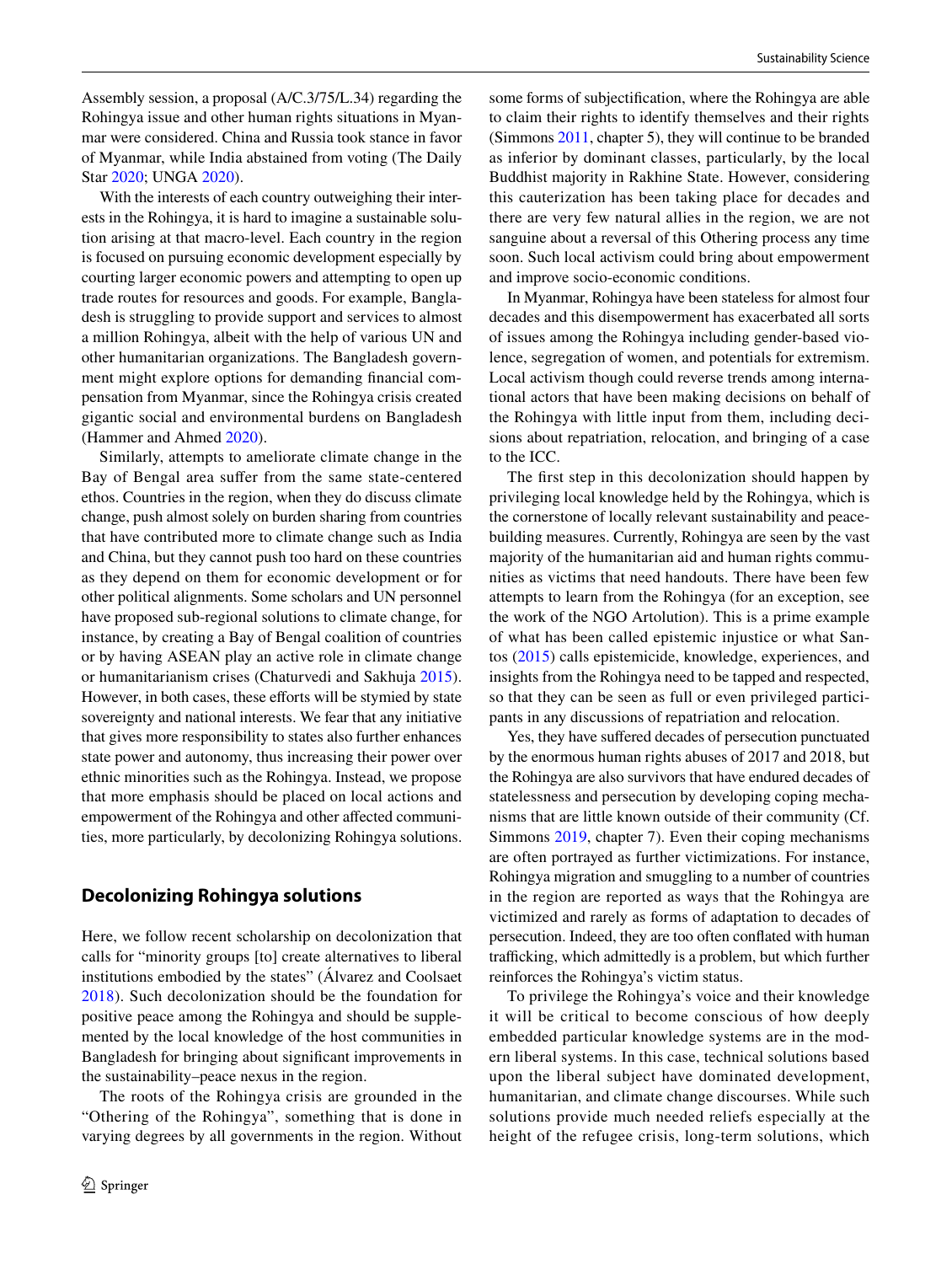should ensure the nexus between sustainability and peace, will need to involve a new way of thinking, and we propose that it be rooted in the Rohingya's worldviews.

We are cognizant that the Rohingya as a group have been reifed, both as a social identity and in time. There is little sense that Rohingya culture is dynamic and has evolved in very specifc ways because of their decades of persecution. Also, it is assumed that all Rohingya share the same values and want the same things. While that may be true in terms of survival, they are not a hegemonic group. Instead, they come from diferent parts of Myanmar and have diferent ideas of what the future should hold. In addition, though they are often referred to as Rohingya Muslims, the group includes groups of Hindus and Christians, and there are conficts between the religious groups that manifested themselves in Myanmar and more recently in the Bangladeshi refugee camps.

Since the Rohingya have been defned for so long by their persecution, it may take time to unpack their beliefs about land, property, community, sustainability, peace, and other pivotal issues. And since the Rohingya have a strong oral tradition through storytelling, music, and songs, it will take a critical ethnographic perspective to better understand their world view (Simmons and Feldman [2018](#page-11-31)). Some NGOs such as Artolution are doing important work in identifying dozens of Rohingya artists and having them mentor young Rohingya in traditional art forms. Murals done by Rohingya children led by Rohingya mentors now pepper the camps. Increasingly, Rohingya artists, including traditional musicians, are appearing on social media channels like Facebook and Twitter. Hopefully, these eforts might lead to a renewal and appreciation of Rohingya culture and knowledge. When incorporated into positive peacebuilding programs as is being done by Artolution, they could lead to signifcant advances in the peace–sustainability nexus.

From the scant evidence available, it is safe to assume that the Rohingya's culture is closer to indigenous groups in the Americas: "These communities are not fghting for the "distribution of risks and impacts," but for the right to live "in relation to one another and the natural world in non-dominating and nonexploitative terms" (Coulthard [2014](#page-10-29): 13) than the development model grounded in foreign direct investment that has led to their displacement. Of course, we are cognizant that many attempts at tapping into indigenous knowledge have ended up coopting that knowledge to advance the western development agenda (Coulthard  $2014$ ) and that such efforts often further empowering elites among a marginalized group thus making the more vulnerable community members (often women) even more vulnerable (Williams and Mawdsley [2006\)](#page-12-3).

# **Context‑specifc strategies to promote sustainability–peace nexus**

To ensure sustainability and peace, it is important to think both short- and long-term initiatives that can help the entire Rohingya population to enjoy a dignifed and meaningful life in a sustainable manner. Some of the suggestions are as follows:

First, legal refugee status should be given to the Rohingya population, who are currently living in Bangladesh. (ISCG, [2019\)](#page-10-14), which will grant them better civil and humanitarian protections and allow them to have access to necessary resources and services. The government of Bangladesh currently refers to the Rohingya that arrived in 2017 and after as "Forcibly Displaced Myanmar Nationals" (FDMNs), while the UN refers them as 'Refugees,' although not all the Rohingya population would meet the criteria for legal refugee status (IOM, ISCG, UN RC Bangladesh [2019](#page-10-30)).

It is also important for the Bangladesh government to refocus their warranted frustration with the situation away from the Rohingya population and back towards the Myanmar government. The Bangladesh government should refocus their perspective on the political cause of the Rohingya crisis and enhanced diplomacy to resolve it. A key frst step in resolving the crisis should come from international organizations, such as the United Nations by pressuring Myanmar for reaching some preliminary agreements on basic legal questions such as regarding safe and dignifed Rohingya repatriation with Burmese citizenship.

Second, natural disaster preparedness and response should be understood in a more comprehensive way by involving inter-sectoral coordination, information sharing, and monitoring and evaluations, and adaptive learning (ISCG [2019\)](#page-10-14). Currently, it is under the umbrella of many other sectors. With more commitment to natural disaster preparedness as its own entity, it will be efective in working in tandem instead of working through the other sectors. In this process of natural disaster preparedness and response, it is also important to include Rohingya and host community. Inclusive and coordinated disaster preparedness and response can mitigate the level of crisis in substantial manner.

Third, most of the Rohingya are still living in initial emergency shelters. The majority of the population is still living under tarps which offer little-to-no protection from the extreme winds and rain that are likely to occur during the monsoon season. The emergency shelters are a functional short-term solution but transitioning towards long-term solutions will need to include increasing bamboo treatment plants and more durable shelter designs. Moreover, the access refugees have to temporary collective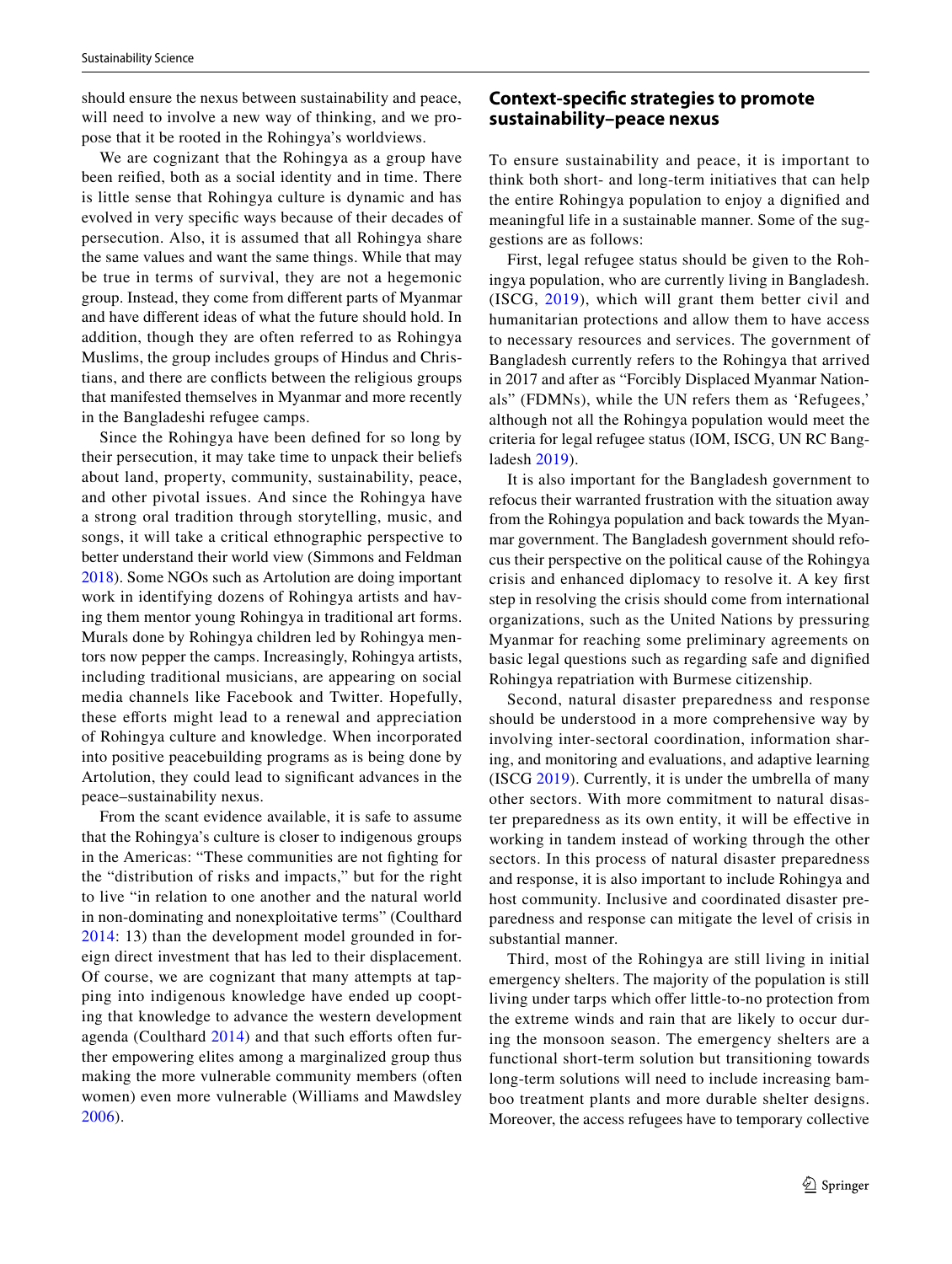shelters in the camps in case of emergencies such as fooding and heavy rain, are non-existent. Since there are no cyclone shelters in the camps, the Rohingya remain even more vulnerable during intense cyclones. Long-term, looking into the construction of sturdy, reliable cyclone or disaster shelters would provide safe and consistent protection from weather related events.

From the very beginning, the Government of Bangladesh and UN agencies have worked relentlessly to train local volunteers and NGO workers to prepare for a myriad of emergencies. The emergency response plans and drills for evacuations and distribution of supplies need to be maintained and expanded upon to increase the number of people they can reach in the time frame they have. The 72-h max delivery time for supplies and the prepositioning of supplies also can be considered a success but still could use improvement (ISCG [2019\)](#page-10-14). The efect of landslides, foods and other common natural disasters in the region can impact infrastructure such as roads, communication, and accessibility and hinder distribution plans. In the short term, having more supplies readily available in the camps or closer to the camp sites would allow for a quicker response time and less distance to be covered in case of emergencies. Also, increasing the number of prepositioned supplies to account for the larger number of refugees would be possible with more funding allocated to this initiative. Other benefts of current procedures shown in other sectors, but infuencing natural disaster preparedness, are certainly important to keep up with.

Fourth, it is important to explore ways to decrease dependency on humanitarian aid and other supports. Rohingya skills should be nurtured so that they get the opportunities to develop their own livelihood activities. Also, whatever the decisions are made by the Governments of Bangladesh and Myanmar or international organizations for their wellbeing, Rohingya should be part of all decisions and interventions that might directly or indirectly afect them.

Finally, the Bangladesh government and other development partners need to explore creative ways to include local faith leaders in their efforts to crisis management, and to achieve development and sustainability in local context. Faith leaders play as the vectors of information dissemination and community engagement, particularly in resourceconstrained crisis situations. They can also work along with humanitarian agencies on mental health and wellbeing issues (UN OCHA [2020\)](#page-11-32). Faith leaders have tremendous infuence among their followers (Uddin [2020](#page-11-33)), and among the non-followers, they have certain level of social acceptance. Among the Muslim-dominant, conservative Rohingya, conducting awareness sessions and training for the faith leaders is essential to scale up community alertness on pandemic or other forms of crisis response. The faith leaders can use Quranic teaching and Prophet Mohammed (SWAS)'s historic *Hadith* or narration. One, among many others, for example:

*"When you hear that a plague is in a land, do not enter it and if the plague breaks out in a place while you are in it, do not leave that place."* Prophet Muhammad (SWAS) narration (cited from Uqba, [2020](#page-11-34)).

# **Conclusion**

Southeast Bangladesh is one of the most least developed, mountainous, and disaster-prone regions in the country. Prior to the Rohingya infux of 2017, people in the region experienced numerous sustainability- and peace-related challenges. In recent decades, the region has struggled to maintain negative peace and the Rohingya crisis has made the situation even more complex, not only for the host communities, but also for the incoming Rohingya.

However, it is not very clear that how much the environment for positive peace exists to support sustainability–peace nexus in the Rohingya camps, since some parts of their peace components depends on their repatriation, safety, and security in Myanmar. The Rohingya sufer from a range of geopolitical and neocolonial forces.

The situation is further exacerbated by climate stresses. The entire region of the Bay of Bengal especially Rakhine State in Myanmar and Cox's Bazar in Bangladesh are projected to be the hardest hit areas in Asia by climate change in the next few decades. In recent years, the majority of the tropical cyclones that made landfalls in Bangladesh were in this area and current IPCC projections suggest that the region will experience increasing intensity and frequency with tropical cyclones (IPCC [2014](#page-10-31)).

The Rohingya have escaped from ethnic violence in their home country Myanmar, but are trapped in environmental risks and vulnerability in Bangladesh. However, the sustainability–peace nexus for the Rohingya not only depend on their exposure to local environment and global environmental change, but also geopolitical factors, where number of large states are involved with their high stakes of interests and priorities.

The Rohingya were never at the center of solutions that afect their lives, livelihoods, and wellbeing. In most cases, they were always either victims or passive recipients of decisions or interventions. In this paper, we argue that despite their locations either in Myanmar or in Bangladesh, Rohingya knowledge, insights, and experiences should be acknowledged and integrated into any development interventions that directly afect them. State-led or expert-led interventions are necessary; however, it is equally important to know that excluding Rohingya from any decisions or interventions can only worsen the situation in the long-run. Therefore, this paper argues that critical issues in the sustainability–peace nexus for Rohingya can only be achieved by decolonizing available solutions. Both Myanmar and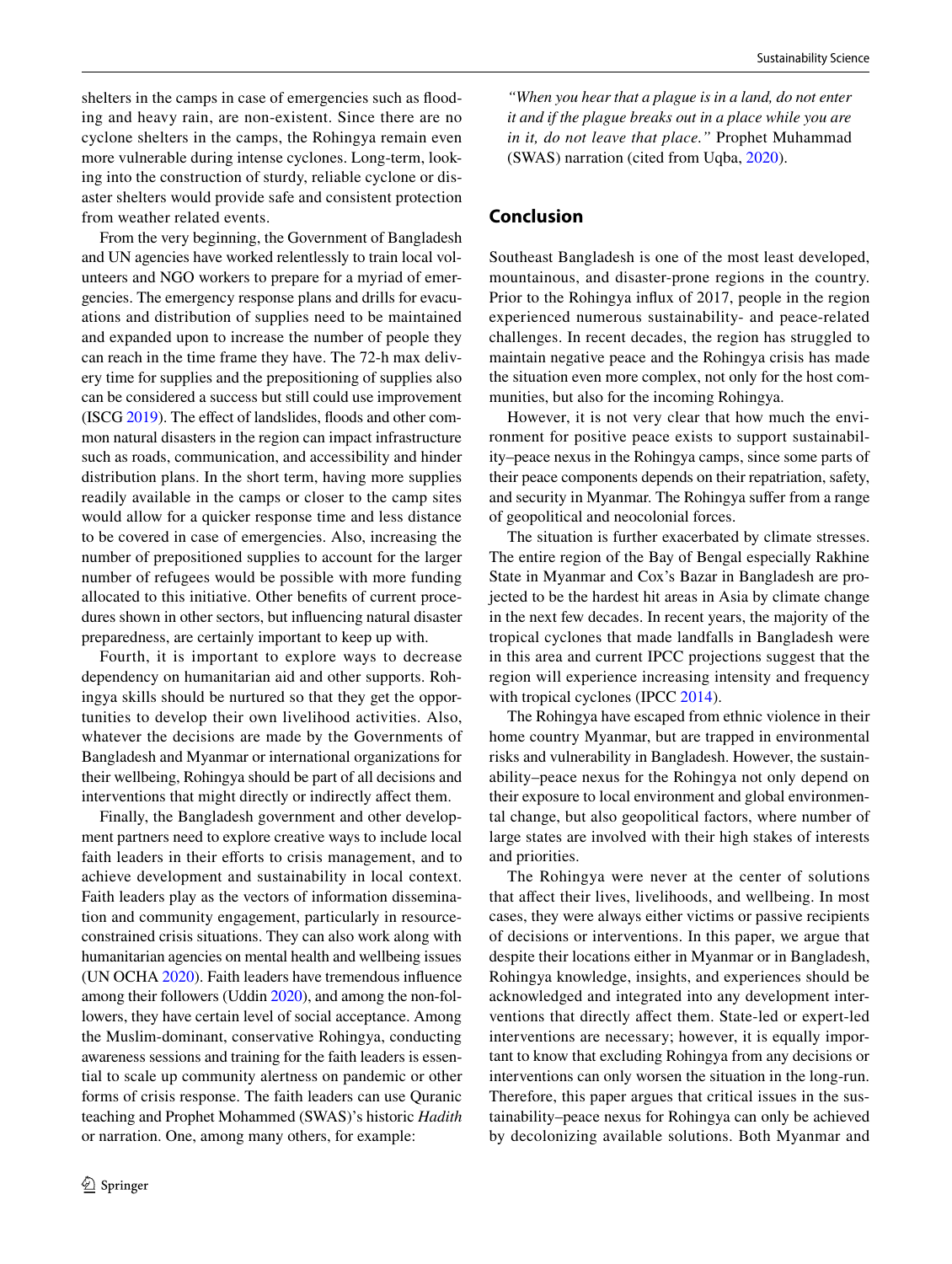Bangladesh should work closely with various other national and international agencies and make sure that Rohingya are not only the passive recipients of benefts or any other decisions or interventions, but also critical agents of change for long-term sustainability and peace.

**Acknowledgements** The authors would like to acknowledge Robin Alhaddad, Pradipto Vaskar Rakshit and Md. Zahidur Rahman for their invaluable support during feld research. They also acknowledge three anonymous reviewers and editors for their insightful comments and suggestions for strengthening the paper.

#### **References**

- <span id="page-10-4"></span>Abrahams D (2019) From discourse to policy: US policy communities' perceptions of and approaches to climate change and security. ConfSecur Dev 19(4):323–345
- <span id="page-10-26"></span>Abrar CR (2020) COVID-19 and the Rohingya: Hunger, exploitation, hate crimes and xenophobia. The Daily Star (July 14, 2020). [https://www.thedailystar.net/opinion/news/covid-19-and-the-rohin](https://www.thedailystar.net/opinion/news/covid-19-and-the-rohingya-hunger-exploitation-hate-crimes-and-xenophobia-1929817) [gya-hunger-exploitation-hate-crimes-and-xenophobia-1929817](https://www.thedailystar.net/opinion/news/covid-19-and-the-rohingya-hunger-exploitation-hate-crimes-and-xenophobia-1929817)
- <span id="page-10-18"></span>ACAPS (2018) Thematic Report—April 2018—Rohingya Crisis: lessons learned about the impact of cyclones. [https://reliefweb.int/](https://reliefweb.int/report/bangladesh/thematic-report-april-2018-rohingya-crisis-lessons-learned-about-impact-cyclones) [report/bangladesh/thematic-report-april-2018-rohingya-crisis](https://reliefweb.int/report/bangladesh/thematic-report-april-2018-rohingya-crisis-lessons-learned-about-impact-cyclones)[lessons-learned-about-impact-cyclones](https://reliefweb.int/report/bangladesh/thematic-report-april-2018-rohingya-crisis-lessons-learned-about-impact-cyclones)
- <span id="page-10-22"></span>Ahmed S (2020) Coronavirus closes in on Rohingya refugees in Bangladesh's cramped, unprepared camps. The conversation. [https://](https://theconversation.com/coronavirus-closes-in-on-rohingya-refugees-in-bangladeshs-cramped-unprepared-camps-135147) [theconversation.com/coronavirus-closes-in-on-rohingya-refugees](https://theconversation.com/coronavirus-closes-in-on-rohingya-refugees-in-bangladeshs-cramped-unprepared-camps-135147)[in-bangladeshs-cramped-unprepared-camps-135147](https://theconversation.com/coronavirus-closes-in-on-rohingya-refugees-in-bangladeshs-cramped-unprepared-camps-135147)
- <span id="page-10-11"></span>Ahmed T, Alam J (2017) 26 dead after boats carrying fleeing Rohingya sink in Bangladesh. [https://www.latimes.com/nation/ct-bangl](https://www.latimes.com/nation/ct-bangladesh-boat-sinks-20170831-story.html) [adesh-boat-sinks-20170831-story.html](https://www.latimes.com/nation/ct-bangladesh-boat-sinks-20170831-story.html)
- <span id="page-10-20"></span>Alam J (2020) Rohingya refugees brace for potential coronavirus outbreak. Available via The Diplomat. [https://thediplomat.com/2020/](https://thediplomat.com/2020/04/rohingya-refugees-brace-for-potential-coronavirus-outbreak/) [04/rohingya-refugees-brace-for-potential-coronavirus-outbreak/](https://thediplomat.com/2020/04/rohingya-refugees-brace-for-potential-coronavirus-outbreak/)
- <span id="page-10-28"></span>Álvarez L, Coolsaet B (2018) Decolonizing Environmental Justice Studies: a Latin American perspective. Capit Nat Sociali 1–20
- <span id="page-10-7"></span>Amadei B (2019) Engineering for peace and diplomacy. Sustainability. <https://doi.org/10.3390/su11205646>
- <span id="page-10-21"></span>Assessment Capacities Project (2020) COVID-19 Rohingya Response. [https://reliefweb.int/sites/reliefweb.int/fles/resources/20200319\\_](https://reliefweb.int/sites/reliefweb.int/files/resources/20200319_acaps_covid19_risk_report_rohingya_response.pdf) [acaps\\_covid19\\_risk\\_report\\_rohingya\\_response.pdf](https://reliefweb.int/sites/reliefweb.int/files/resources/20200319_acaps_covid19_risk_report_rohingya_response.pdf)
- <span id="page-10-13"></span>Bandur M (2018) Climate justice in the Rohingya crisis. TECSEA Admin. August 6. [https://www.tecsea.info/blog/climate-justice](https://www.tecsea.info/blog/climate-justice-in-the-rohingya-crisis)[in-the-rohingya-crisis](https://www.tecsea.info/blog/climate-justice-in-the-rohingya-crisis)
- <span id="page-10-3"></span>Barnett J, Adger WN (2007) Climate change, human security and violent confict. PolitGeogr 26(6):639–655
- <span id="page-10-1"></span>Berkes F, Folke C (1998) Linking social and ecological systems: management practices and social mechanisms for building resilience. Cambridge University Press, New York
- <span id="page-10-16"></span>Biswas AK, Tortajada C (1996) Environmental Impacts of the Rwandan refugees on Zaire. Ambio J Hum Environ 25(6):403–408
- Brauch HGN, Oswald U, Grin J, Schefran JR (2016) Handbook on sustainability transition and sustainable peace. Springer, Switzerland
- <span id="page-10-27"></span>Chaturvedi S, Sakhuja V (2015) Climate change and the Bay of Bengal: evolving geographies of fear and hope. ISEAS Pub, Singapore
- <span id="page-10-8"></span>Cheung S (2011) Migration control and the solutions impasse in south and southeast Asia: implications from the Rohingya experience. Inter Aff 25(1):50-70
- <span id="page-10-19"></span>Chowdhury R (2003) The El Niño-southern oscillation (ENSO) and stream-fows in the greater ganges-brahmaputra-meghna (GBM) basins—a climate outlook. In: Mitra AP, Sharma C (eds) Global

environmental changes in south asia: a regional perspective. Springer, Dordrecht, pp 258–270

- <span id="page-10-29"></span>Coulthard GS (2014) Red skin, white masks: rejecting the colonial politics of recognition. University of Minnesota Press, Minneapolis
- <span id="page-10-0"></span>Downing AS, Spijkers J, Norstrom A, Preiser R (2020) Resilience and sustainable peace: managing climate related security & development risks in the anthropocene. Global resilience partnership. [http://www.globalresiliencepartnership.org/wp-content/uploads/](http://www.globalresiliencepartnership.org/wp-content/uploads/2020/04/Resilience-and-Sustainable-Peace_GRP_GRAID_Background-Paper-2020-002.pdf) [2020/04/Resilience-and-Sustainable-Peace\\_GRP\\_GRAID\\_Backg](http://www.globalresiliencepartnership.org/wp-content/uploads/2020/04/Resilience-and-Sustainable-Peace_GRP_GRAID_Background-Paper-2020-002.pdf) [round-Paper-2020-002.pdf](http://www.globalresiliencepartnership.org/wp-content/uploads/2020/04/Resilience-and-Sustainable-Peace_GRP_GRAID_Background-Paper-2020-002.pdf)
- <span id="page-10-24"></span>Efrat E (2006) The west bank and gaza strip. Routledge, New York
- <span id="page-10-6"></span>Galtung J (1969) Violence, peace, and peace research. J Peace Res 6(3):167–191
- <span id="page-10-17"></span>Hassan MM, Smith AC, Walker K, Rahman MK, Southworth J (2018) Rohingya refugee crisis and forest cover change in teknaf, Bangladesh. Remote Sen 10(5):689. <https://doi.org/10.3390/rs10050689>
- Human Rights Watch (2019) Bangladesh: clampdown on Rohingya refugees. [https://www.hrw.org/news/2019/09/07/bangladesh](https://www.hrw.org/news/2019/09/07/bangladesh-clampdown-rohingya-refugees#)[clampdown-rohingya-refugees#](https://www.hrw.org/news/2019/09/07/bangladesh-clampdown-rohingya-refugees#). 7 Sept 2019
- <span id="page-10-15"></span>Huq S (2018) Tackling the environmental challenges in Cox's Bazar. The Daily Star (Feb 07, 2018). [https://www.thedailystar.net/opini](https://www.thedailystar.net/opinion/politics-climate-change/tackling-the-environmental-challenges-coxs-bazar-1530940) [on/politics-climate-change/tackling-the-environmental-chall](https://www.thedailystar.net/opinion/politics-climate-change/tackling-the-environmental-challenges-coxs-bazar-1530940) [enges-coxs-bazar-1530940](https://www.thedailystar.net/opinion/politics-climate-change/tackling-the-environmental-challenges-coxs-bazar-1530940)
- <span id="page-10-10"></span>International Crisis Group (2019). A sustainable policy for Rohingya refugees in Bangladesh. Brussels, International Crisis Group. [https://www.crisisgroup.org/asia/south-asia/bangladesh/303-susta](https://www.crisisgroup.org/asia/south-asia/bangladesh/303-sustainable-policy-rohingya-refugees-bangladesh) [inable-policy-rohingya-refugees-bangladesh](https://www.crisisgroup.org/asia/south-asia/bangladesh/303-sustainable-policy-rohingya-refugees-bangladesh)
- InterSector Coordination Group (2019) ISCG situation report Rohingya refugees crisis, Cox's Bazar. January
- <span id="page-10-30"></span>IOM, ISCG, UN RC Bangladesh (2019) 2019 Joint response plan for Rohingya humanitarian crisis. [https://reliefweb.int/report/bangl](https://reliefweb.int/report/bangladesh/2019-joint-response-plan-rohingya-humanitarian-crisis-january-december-enbn) [adesh/2019-joint-response-plan-rohingya-humanitarian-crisis](https://reliefweb.int/report/bangladesh/2019-joint-response-plan-rohingya-humanitarian-crisis-january-december-enbn)[january-december-enbn](https://reliefweb.int/report/bangladesh/2019-joint-response-plan-rohingya-humanitarian-crisis-january-december-enbn)
- <span id="page-10-31"></span>IPCC (2014) Climate change 2014: impacts, adaptation, and vulnerability. Part A: Global and sectoral aspects. Contribution of Working Group II to the Fifth Assessment Report of the Intergovernmental Panel on Climate Change. Cambridge University Press, Cambridge
- <span id="page-10-2"></span>IPCC (2018) Summary for policymakers. In: Masson-Delmotte V, Zhai P, Pörtner HO, Roberts D, Skea J, Shukla P R, Pirani A, Moufouma-Okia W, Péan C, Pidcock R, Connors S, Matthews JBR, Chen Y, Zhou X, Gomis MI, Lonnoy E, Maycock T, Tignor M, and Waterfeld T (eds.) Global Warming of 1.5 °C. An IPCC Special Report on the impacts of global warming of 1.5 °C above pre-industrial levels and related global greenhouse gas emission pathways, in the context of strengthening the global response to the threat of climate change, sustainable development, and efforts to eradicate poverty. <https://www.ipcc.ch/sr15/download/#full>. Accessed 20 Aug 2020
- <span id="page-10-14"></span>ISCG (2019) ISCG monsoon response in Rohingya refugee camps weekly update. [https://reliefweb.int/report/bangladesh/iscg-monso](https://reliefweb.int/report/bangladesh/iscg-monsoon-response-rohingya-refugee-camps-weekly-update-6-12-september-2019) [on-response-rohingya-refugee-camps-weekly-update-6-12-septe](https://reliefweb.int/report/bangladesh/iscg-monsoon-response-rohingya-refugee-camps-weekly-update-6-12-september-2019) [mber-2019.](https://reliefweb.int/report/bangladesh/iscg-monsoon-response-rohingya-refugee-camps-weekly-update-6-12-september-2019) 6–12 Sept 2019
- <span id="page-10-23"></span>Islam MM, Nuzhath T (2018) Health risks of Rohingya refugee population in Bangladesh: a call for global attention. J Glob Health 8(2):020309. <https://doi.org/10.7189/jogh.08.020309>
- <span id="page-10-9"></span>Kashyap A (2013) Burma's bluff on the two-child policy for Rohingyas. https://www.hrw.org/news/2013/06/21/burmas-bluff-two-child[policy-rohingyas](https://www.hrw.org/news/2013/06/21/burmas-bluff-two-child-policy-rohingyas)
- <span id="page-10-5"></span>Koubi V (2019) Climate change and conflict. Annu Rev PolitSci 22(1):343–360
- <span id="page-10-12"></span>Larmer B (2017) Without a home, and without hope. [https://www.](https://www.nationalgeographic.com/photography/proof/2017/08/rohingya-refugees-myanmar-bangladesh/) [nationalgeographic.com/photography/proof/2017/08/rohingya](https://www.nationalgeographic.com/photography/proof/2017/08/rohingya-refugees-myanmar-bangladesh/)[refugees-myanmar-bangladesh/](https://www.nationalgeographic.com/photography/proof/2017/08/rohingya-refugees-myanmar-bangladesh/)
- <span id="page-10-25"></span>Lau LS, Samari G, Moresky RT, Casey SE, Kachur SP, Roberts LF, Zard M (2020) COVID-19 in humanitarian settings and lessons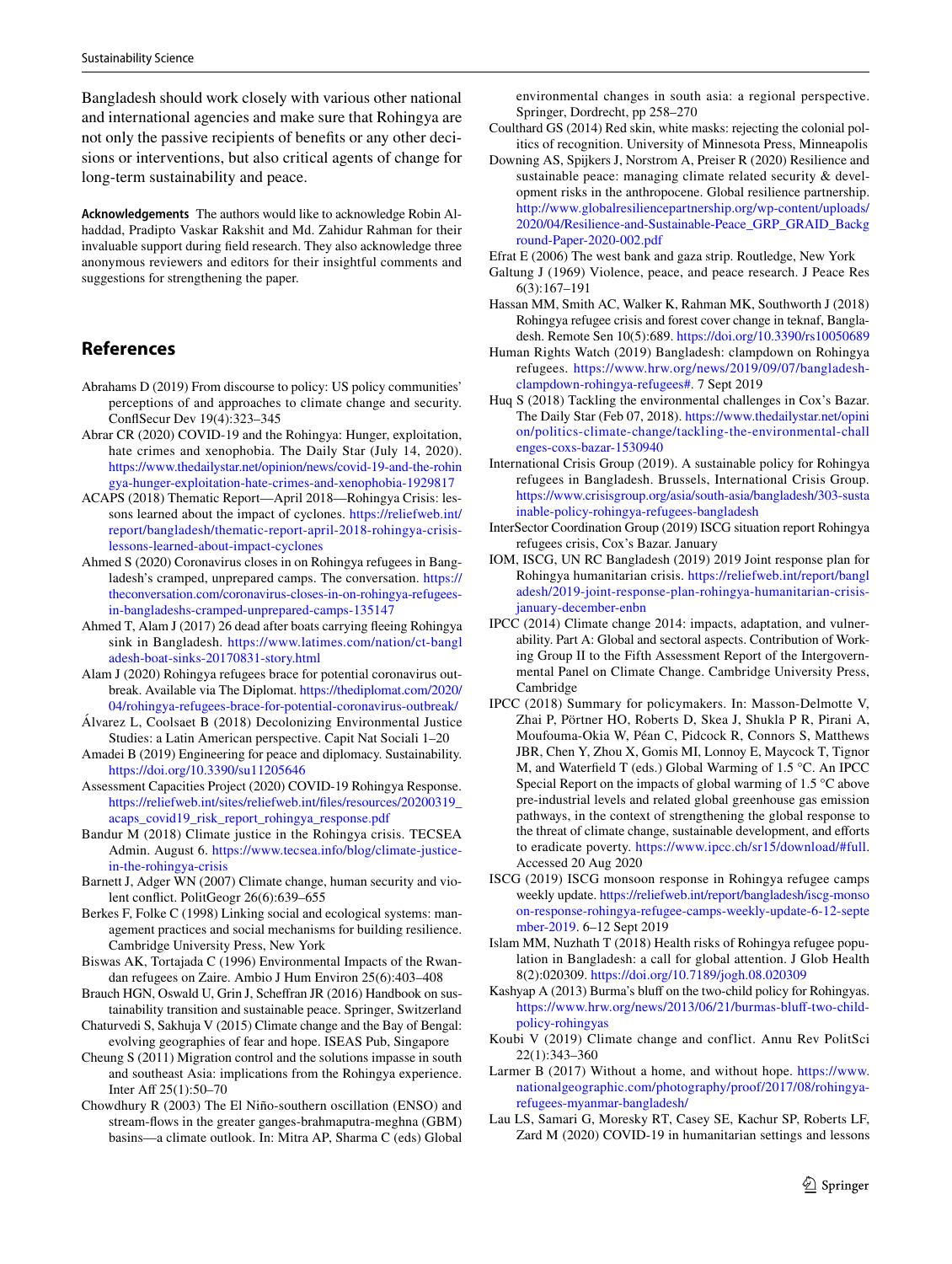learned from past epidemics. Nat Med. [https://doi.org/10.1038/](https://doi.org/10.1038/s41591-020-0851-2) [s41591-020-0851-2](https://doi.org/10.1038/s41591-020-0851-2)

- Leonard H, Ahmed S (2020) Environmental responsibility and Rohingya refugees: potential grounds for justice. Local Env 25(11–12):1021–1031
- <span id="page-11-11"></span>Lewis S (2017) By land, river and sea, Rohingya make their escape from Myanmar. [https://www.reuters.com/article/us-myanmar](https://www.reuters.com/article/us-myanmar-rohingya-exodus-idUSKCN1BH1IW)[rohingya-exodus-idUSKCN1BH1IW](https://www.reuters.com/article/us-myanmar-rohingya-exodus-idUSKCN1BH1IW)
- <span id="page-11-24"></span>Lichfeld, G. (2020) We're not going back to normal. MIT Technology Review. [https://www.technologyreview.com/2020/03/17/905264/](https://www.technologyreview.com/2020/03/17/905264/coronavirus-pandemic-social-distancing-18-months/) [coronavirus-pandemic-social-distancing-18-months/](https://www.technologyreview.com/2020/03/17/905264/coronavirus-pandemic-social-distancing-18-months/)
- <span id="page-11-1"></span>Niesenbaum R (2020) Sustainable solutions: problem solving for current and future generations. Oxford University Press, Oxford
- <span id="page-11-25"></span>Okai O, Bwawa T (2020) How health inequality afect responses to the COVID-19 pandemic in sub-Saharan Africa. World Dev 135:105067
- <span id="page-11-22"></span>PQMD (2020) COVID-19 identified in Rohingya refugee camp. Annapolis, MD: partnerships for quality medical donations. [http://](http://www.pqmd.org/covid-19-identified-in-rohingya-refugee-camp/) [www.pqmd.org/covid-19-identifed-in-rohingya-refugee-camp/](http://www.pqmd.org/covid-19-identified-in-rohingya-refugee-camp/)
- <span id="page-11-4"></span>Raleigh C (2010) Political marginalization, climate change, and confict in African sahel states. Int Stud Rev 12:69–86
- <span id="page-11-16"></span>Rochanakorn K (2015) More than one month after Cyclone Komen, some impacted people remain homeless. [https://www.unhcr.org/](https://www.unhcr.org/en-us/news/latest/2015/9/55ffd4c56/month-cyclone-komen-impacted-people-remain-homeless.html) [en-us/news/latest/2015/9/55fd4c56/month-cyclone-komen-impac](https://www.unhcr.org/en-us/news/latest/2015/9/55ffd4c56/month-cyclone-komen-impacted-people-remain-homeless.html) [ted-people-remain-homeless.html](https://www.unhcr.org/en-us/news/latest/2015/9/55ffd4c56/month-cyclone-komen-impacted-people-remain-homeless.html)
- <span id="page-11-29"></span>Santos de Sousa B (2015) Epistemologies of the South: justice against epistemicide. Routledge, Abingdon
- <span id="page-11-3"></span>Schleussner C-F, Donges JF, Donner RV, Schellnhuber HJ (2016) Armed-confict risks enhanced by climate-related disasters in ethnically fractionalized countries. PNAS 113(33):9216–9221
- <span id="page-11-27"></span>Sen S (2020) The pandemic under siege: a view from the Gaza Strip. World Dev 135:105063
- <span id="page-11-26"></span>Shammi M, Bodrud-Doza M, Islam ARM, Rahman MM (2020) COVID-19 pandemic, socioeconomic crisis and human stress in resource-limited setting: a case from Bangladesh. Heliyon 6(5):e04063.<https://doi.org/10.1016/j.heliyon.2020.e04063>
- <span id="page-11-9"></span>Simmons WP (2011) Human rights law and the marginalized other. Cambridge University Press, Cambridge
- <span id="page-11-30"></span>Simmons WP (2019) Joyful human rights. University of Pennsylvania Press, Philadelphia
- <span id="page-11-31"></span>Simmons WP, Feldman LR (2018) Critical ethnography and human rights research. In: Smith R, McConnel L (eds) Research methods in human rights. Routledge, New York
- Soi C (2019) Can local and faith leaders help halt the spread of Ebola in DRC? Aljazeera news. [https://www.aljazeera.com/news/2019/](https://www.aljazeera.com/news/2019/11/local-faith-leaders-halt-spread-ebola-drc-191117111929385.htm) [11/local-faith-leaders-halt-spread-ebola-drc-191117111929385.](https://www.aljazeera.com/news/2019/11/local-faith-leaders-halt-spread-ebola-drc-191117111929385.htm) [htm](https://www.aljazeera.com/news/2019/11/local-faith-leaders-halt-spread-ebola-drc-191117111929385.htm). 17 Nov 2019
- <span id="page-11-21"></span>Spoerri M, Ullah Y, Nwangwu NC (2020) The Rohingya and COVID-19: towards an inclusive and sustainable policy response. Independent diplomat. [https://reliefweb.int/sites/reliefweb.int/fles/](https://reliefweb.int/sites/reliefweb.int/files/resources/The%20Rohingya%20and%20COVID-19%20-%20Towards%20an%20inclusive%20and%20sustainable%20policy%20response.pdf) [resources/The%20Rohingya%20and%20COVID-19%20-%20Tow](https://reliefweb.int/sites/reliefweb.int/files/resources/The%20Rohingya%20and%20COVID-19%20-%20Towards%20an%20inclusive%20and%20sustainable%20policy%20response.pdf) [ards%20an%20inclusive%20and%20sustainable%20policy%20res](https://reliefweb.int/sites/reliefweb.int/files/resources/The%20Rohingya%20and%20COVID-19%20-%20Towards%20an%20inclusive%20and%20sustainable%20policy%20response.pdf) [ponse.pdf](https://reliefweb.int/sites/reliefweb.int/files/resources/The%20Rohingya%20and%20COVID-19%20-%20Towards%20an%20inclusive%20and%20sustainable%20policy%20response.pdf)
- Star Online Report (2021) Rohingya issue: China and Russia for Myanmar, India abstains from voting. The Daily Star. [https://www.theda](https://www.thedailystar.net/online/news/rohingya-issue-china-and-russia-myanmar-india-abstains-voting-2021297) [ilystar.net/online/news/rohingya-issue-china-and-russia-myanm](https://www.thedailystar.net/online/news/rohingya-issue-china-and-russia-myanmar-india-abstains-voting-2021297) [ar-india-abstains-voting-2021297](https://www.thedailystar.net/online/news/rohingya-issue-china-and-russia-myanmar-india-abstains-voting-2021297)
- <span id="page-11-0"></span>Stockholm Resilience Centre (2018) Ecosystem matter for development in the Anthropocene. Stockholm Resilience Centre Brief, May 2018. [https://graid.earth/wp-content/uploads/2018/05/SUNI-201-](https://graid.earth/wp-content/uploads/2018/05/SUNI-201-Brief-%E2%80%93-Ecosystems-matter_webb.pdf) [Brief-%E2%80%93-Ecosystems-matter\\_webb.pdf](https://graid.earth/wp-content/uploads/2018/05/SUNI-201-Brief-%E2%80%93-Ecosystems-matter_webb.pdf)
- <span id="page-11-13"></span>Taufq HA (2019) China, India, and Myanmar: playing rohingya roulette? In: Hossain I (ed) South Asia in global power rivalry. Palgrave Macmillan, Singapore, pp 81–99
- <span id="page-11-15"></span>The Asia Foundation, Centre for Peace and Justice, BRAC University (2020) Navigating at the margins: family, mobility and livelihoods

amongst Rohingya refugees in Bangladesh. The Asia Foundation, San Francisco and Centre for Peace and Justice, Dhaka

- <span id="page-11-23"></span>Truelove S, Abrahim O, Altare C, Azman A, Spiegel P (2020) COVID-19: projecting the impact in Rohingya refugee camps and beyond. SSRN Electron J.<https://doi.org/10.2139/ssrn.3561565>
- <span id="page-11-33"></span>Uddin MA (2020) Local response to the global pandemic (COVID-19) in Bangladesh. SocAnthropol. [https://doi.org/10.1111/1469-8676.](https://doi.org/10.1111/1469-8676.12888) [12888](https://doi.org/10.1111/1469-8676.12888)
- <span id="page-11-17"></span>UNCHA (2013) Myanmar: a country prone to a range of natural disasters. [https://reliefweb.int/report/myanmar/myanmar-country](https://reliefweb.int/report/myanmar/myanmar-country-prone-range-natural-disasters-0)[prone-range-natural-disasters-0](https://reliefweb.int/report/myanmar/myanmar-country-prone-range-natural-disasters-0)
- <span id="page-11-18"></span>UNDP (2018) Impacts of the Rohingya refugee infux on host communities. United Nations Development Programme, Dhaka
- UNDP Bangladesh and UN WOMEN Bangladesh (2018) Report on Environmental Impact of Rohingya Infux. Dhaka, Bangladesh, p 106
- <span id="page-11-20"></span>UNHCR (2020) Refugee health workers lead COVID-19 battle in Bangladesh camps. Available via UNHCR. [https://www.unhcr.](https://www.unhcr.org/en-us/news/stories/2020/7/5f198f1f4/refugee-health-workers-lead-covid-19-battle-bangladesh-camps.html) [org/en-us/news/stories/2020/7/5f198f1f4/refugee-health-worke](https://www.unhcr.org/en-us/news/stories/2020/7/5f198f1f4/refugee-health-workers-lead-covid-19-battle-bangladesh-camps.html) [rs-lead-covid-19-battle-bangladesh-camps.html](https://www.unhcr.org/en-us/news/stories/2020/7/5f198f1f4/refugee-health-workers-lead-covid-19-battle-bangladesh-camps.html)
- <span id="page-11-12"></span>UNHCR Bangladesh Refugee Emergency Population Factsheet (15 Feb 2019)
- <span id="page-11-28"></span>UNGA (2020) Situation of human rights of Rohingya muslims and other minorities in Myanmar. United Nations, New York. [http://](http://undocs.org/A/C.3/75/L.34) [undocs.org/A/C.3/75/L.34](http://undocs.org/A/C.3/75/L.34)
- <span id="page-11-19"></span>UN Environment Programme (2018) A precarious environment for the Rohingya refugees. [https://www.unenvironment.org/news-and](https://www.unenvironment.org/news-and-stories/story/precarious-environment-rohingya-refugees)[stories/story/precarious-environment-rohingya-refugees](https://www.unenvironment.org/news-and-stories/story/precarious-environment-rohingya-refugees)
- <span id="page-11-32"></span>UN OCHA (2020) The spaces between allah and science. [https://www.](https://www.humanitarianresponse.info/sites/www.humanitarianresponse.info/files/documents/files/covid-19_explained_-_edition_4_the_spaces_between_allah_and_science.pdf) [humanitarianresponse.info/sites/www.humanitarianresponse.](https://www.humanitarianresponse.info/sites/www.humanitarianresponse.info/files/documents/files/covid-19_explained_-_edition_4_the_spaces_between_allah_and_science.pdf) [info/fles/documents/fles/covid-19\\_explained\\_-\\_edition\\_4\\_the\\_](https://www.humanitarianresponse.info/sites/www.humanitarianresponse.info/files/documents/files/covid-19_explained_-_edition_4_the_spaces_between_allah_and_science.pdf) [spaces\\_between\\_allah\\_and\\_science.pdf](https://www.humanitarianresponse.info/sites/www.humanitarianresponse.info/files/documents/files/covid-19_explained_-_edition_4_the_spaces_between_allah_and_science.pdf)
- <span id="page-11-5"></span>UN (2015a) Transforming our world: the 2030 agenda for sustainable development. Resolution adopted by the General Assembly on 25 September 2015. [https://www.un.org/en/development/desa/](https://www.un.org/en/development/desa/population/migration/generalassembly/docs/globalcompact/A_RES_70_1_E.pdf) [population/migration/generalassembly/docs/globalcompact/A\\_](https://www.un.org/en/development/desa/population/migration/generalassembly/docs/globalcompact/A_RES_70_1_E.pdf) [RES\\_70\\_1\\_E.pdf](https://www.un.org/en/development/desa/population/migration/generalassembly/docs/globalcompact/A_RES_70_1_E.pdf)
- <span id="page-11-14"></span>UN (2015b) 'Catastrophic' foods in Myanmar hit most vulnerable, including children—UN agencies. [https://news.un.org/en/story/](https://news.un.org/en/story/2015/08/505572-catastrophic-floods-myanmar-hit-most-vulnerable-including-children-un-agencies) [2015/08/505572-catastrophic-foods-myanmar-hit-most-vulne](https://news.un.org/en/story/2015/08/505572-catastrophic-floods-myanmar-hit-most-vulnerable-including-children-un-agencies) [rable-including-children-un-agencies](https://news.un.org/en/story/2015/08/505572-catastrophic-floods-myanmar-hit-most-vulnerable-including-children-un-agencies)
- <span id="page-11-10"></span>UN (2017) UN human rights chief points to 'textbook example of ethnic cleansing' in Myanmar. UN News. 11 September 2017. Migrants and Refugees. [https://news.un.org/en/story/2017/09/](https://news.un.org/en/story/2017/09/564622-un-human-rights-chief-points-textbook-example-ethnic-cleansing-myanmar) [564622-un-human-rights-chief-points-textbook-example-ethnic](https://news.un.org/en/story/2017/09/564622-un-human-rights-chief-points-textbook-example-ethnic-cleansing-myanmar)[cleansing-myanmar](https://news.un.org/en/story/2017/09/564622-un-human-rights-chief-points-textbook-example-ethnic-cleansing-myanmar). 11 Sept 2017
- <span id="page-11-7"></span>United Nations Human Rights Council (2016) Situation of human rights of Rohingya muslims and other minorities in Myanmar: report of the United Nations high commissioner for human rights. United Nations, New York. [https://digitallibrary.un.org/record/](https://digitallibrary.un.org/record/846981?ln=en) [846981?ln=en](https://digitallibrary.un.org/record/846981?ln=en)
- <span id="page-11-6"></span>United Nations Human Rights Council (2018) Report of the independent international fact-fnding mission on Myanmar. United Nations, New York. [https://digitallibrary.un.org/record/1648304?](https://digitallibrary.un.org/record/1648304?ln=en) [ln=en](https://digitallibrary.un.org/record/1648304?ln=en)
- <span id="page-11-8"></span>UoM (2015) The 2014 Myanmar population and housing census, Rakhine State Report, Census Report Volume 3–K. Nay Pyi Taw: Ministry of immigration and population, Union of Myanmar
- <span id="page-11-34"></span>Uqba S (2020) Islam's Prophet Muhammad's 'timeless' pandemic advice goes viral in 2020. The New Arab. [https://english.alara](https://english.alaraby.co.uk/english/indepth/2020/4/20/islams-prophet-muhammads-pandemic-advice-goes-viral-in-2020) [by.co.uk/english/indepth/2020/4/20/islams-prophet-muhammads](https://english.alaraby.co.uk/english/indepth/2020/4/20/islams-prophet-muhammads-pandemic-advice-goes-viral-in-2020)[pandemic-advice-goes-viral-in-2020](https://english.alaraby.co.uk/english/indepth/2020/4/20/islams-prophet-muhammads-pandemic-advice-goes-viral-in-2020)
- <span id="page-11-2"></span>Virji H, Sharifi A, Kaneko S, Simangan D (2019) The Sustainability-peace nexus in the context of global change. SustSci 14:1467–1468